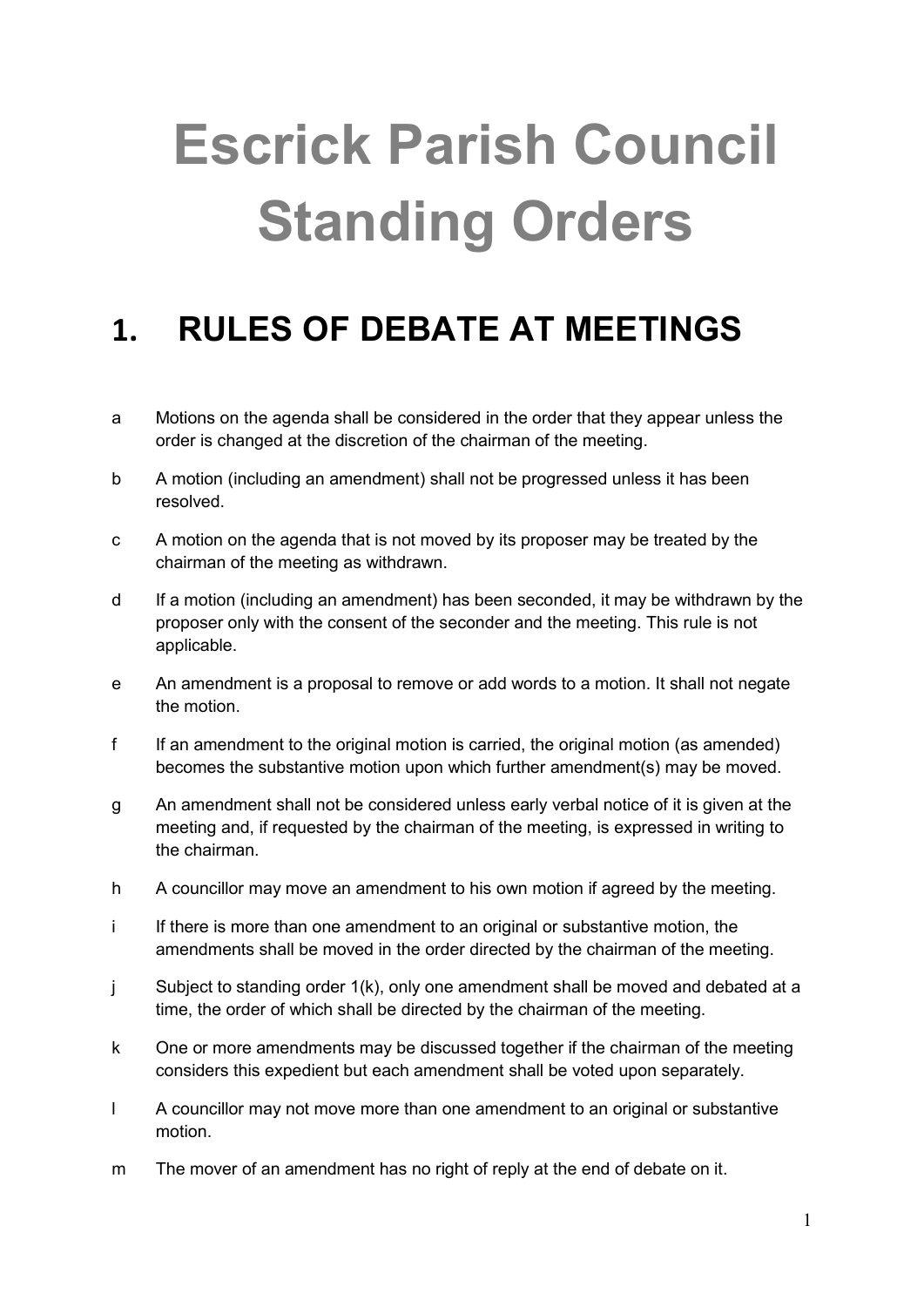- n Where a series of amendments to an original motion are carried, the mover of the original motion shall have a right of reply either at the end of debate on the first amendment or at the very end of debate on the final substantive motion immediately before it is put to the vote.
- o Unless permitted by the chairman of the meeting, a councillor may speak once in the debate on a motion except:
	- i. to speak on an amendment moved by another councillor;
	- ii. to move or speak on another amendment if the motion has been amended since he last spoke;
	- iii. to make a point of order;
	- iv. to give a personal explanation; or
	- v. to exercise a right of reply.
- p During the debate on a motion, a councillor may interrupt only on a point of order or a personal explanation and the councillor who was interrupted shall stop speaking. A councillor raising a point of order shall identify the standing order which he considers has been breached or specify the other irregularity in the proceedings of the meeting he is concerned by.
- q A point of order shall be decided by the chairman of the meeting and his decision shall be final.
- r When a motion is under debate, no other motion shall be moved except:
	- i. to amend the motion;
	- ii. to proceed to the next business;
	- iii. to adjourn the debate;
	- iv. to put the motion to a vote;
	- v. to ask a person to be no longer heard or to leave the meeting;
	- vi. to refer a motion to a committee or sub-committee for consideration;
	- vii. to exclude the public and press;
	- viii. to adjourn the meeting; or
	- ix. to suspend particular standing order(s) excepting those which reflect mandatory statutory or legal requirements.
- s Before an original or substantive motion is put to the vote, the chairman of the meeting shall be satisfied that the motion has been sufficiently debated and that the mover of the motion under debate has exercised or waived his right of reply.
- t Excluding motions moved under standing order 1(r), the contributions or speeches by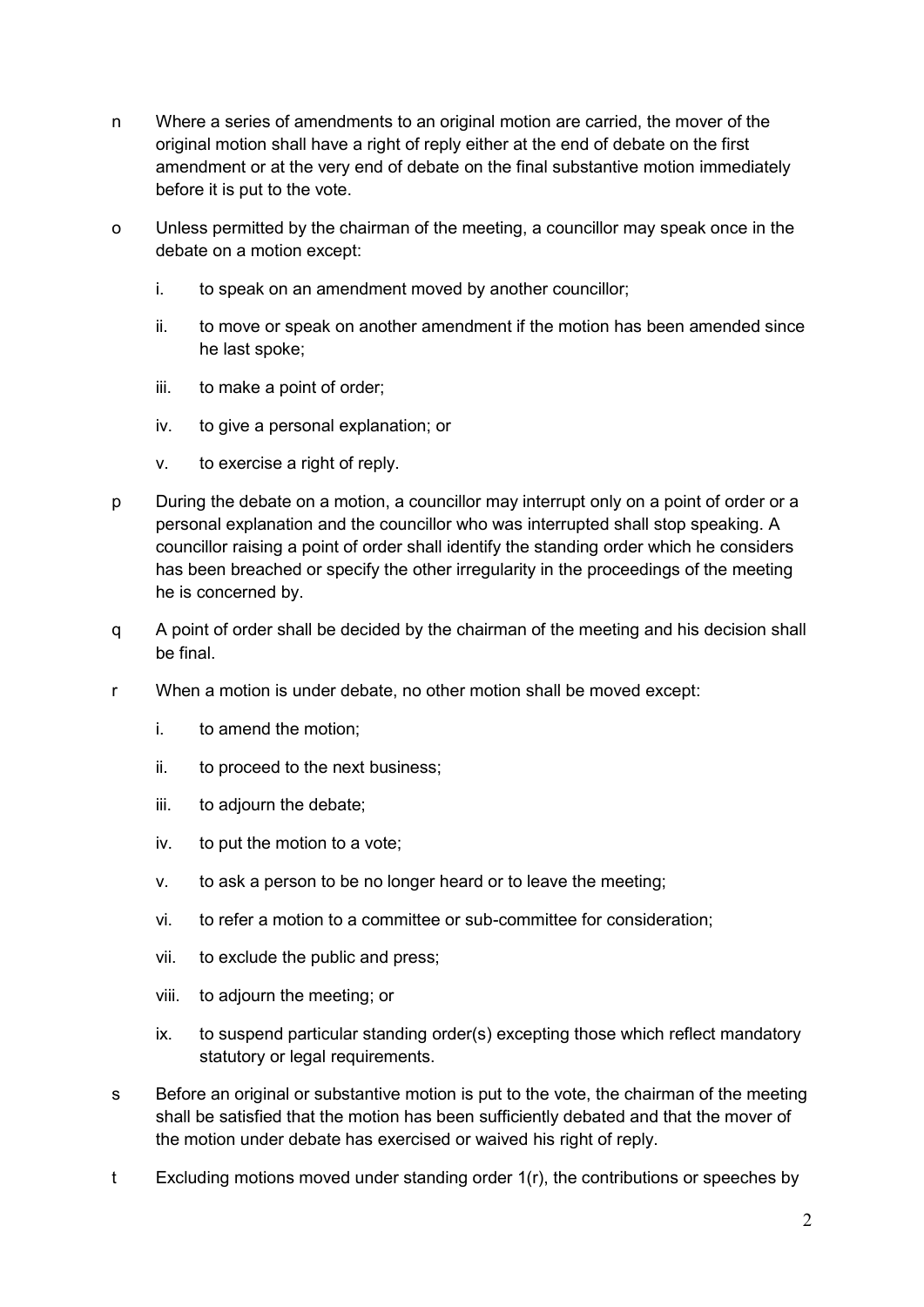a councillor shall relate only to the motion under discussion and shall not exceed 10 minutes without the consent of the chairman of the meeting.

# **2. DISORDERLY CONDUCT AT MEETINGS**

- a No person shall obstruct the transaction of business at a meeting or behave offensively or improperly. If this standing order is ignored, the chairman of the meeting shall request such person(s) to moderate or improve their conduct.
- b If person(s) disregard the request of the chairman of the meeting to moderate or improve their conduct, any councillor or the chairman of the meeting may move that the person be no longer heard or be excluded from the meeting. The motion, if seconded, shall be put to the vote without discussion.
- c If a resolution made under standing order 2(b) is ignored, the chairman of the meeting may take further reasonable steps to restore order or to progress the meeting. This may include temporarily suspending or closing the meeting.

#### **3. MEETINGS GENERALLY**

| <b>Full Council meetings</b> | $\bullet$ |
|------------------------------|-----------|
| Committee meetings           | O         |
| Sub-committee meetings       |           |

- a **Meetings shall not take place in a room which at the time of the meeting are used for the supply of alcohol, unless no other premises are available free of charge or at a reasonable cost.**
- b **The minimum three clear days for notice of a meeting does not include the day on which notice was issued, the day of the meeting, a Sunday, a day of the Christmas break, a day of the Easter break or of a bank holiday or a day appointed for public thanksgiving or mourning.**
- c **The minimum three clear days' public notice for a meeting does not include the day on which the notice was issued or the day of the meeting unless the meeting is convened at shorter notice**.
- ● d **Meetings shall be open to the public unless their presence is prejudicial to the public interest by reason of the confidential nature of the business to be transacted or for other special reasons. The public's exclusion from**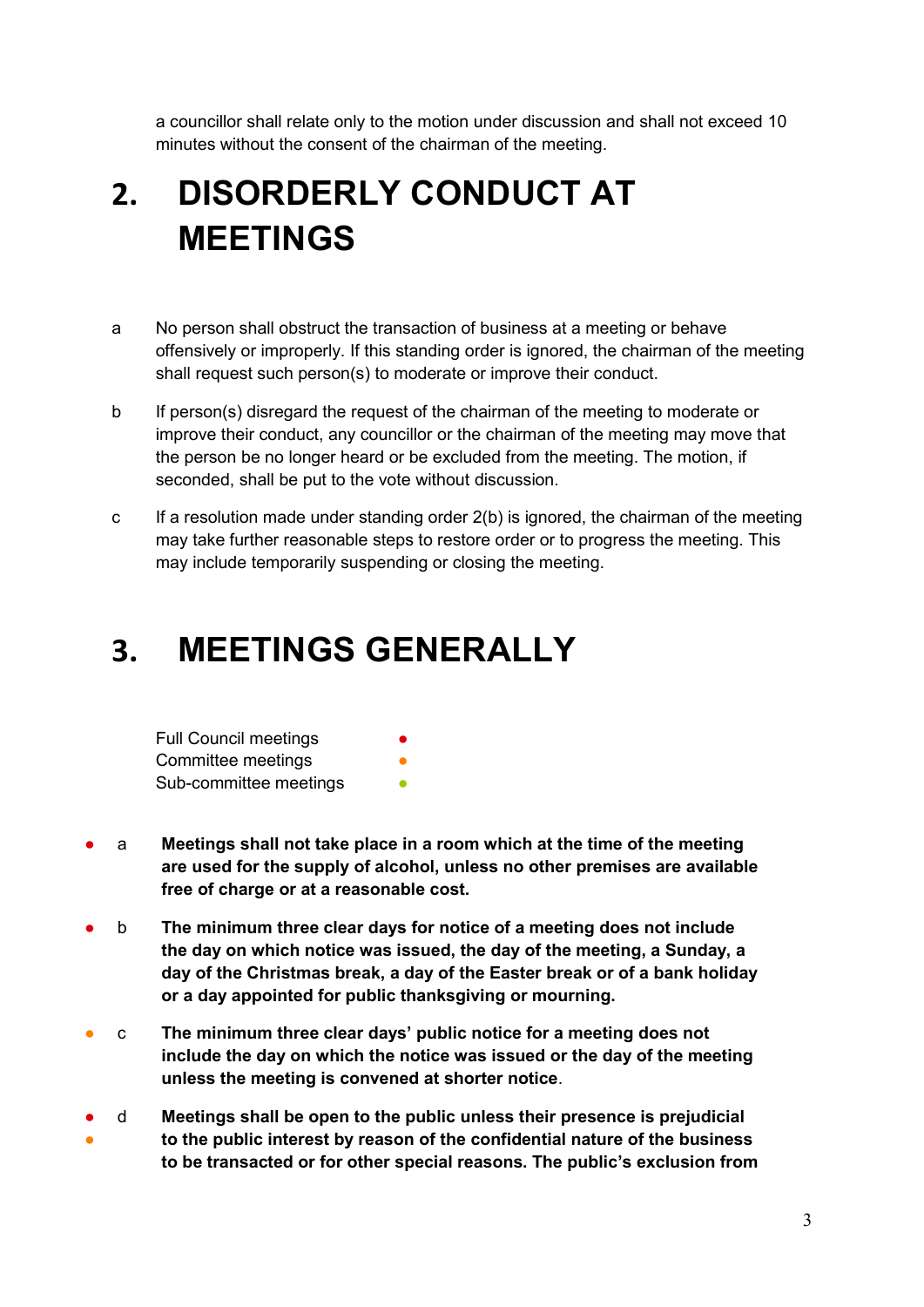#### **part or all of a meeting shall be by a resolution which shall give reasons for the public's exclusion.**

- e Members of the public may make representations, answer questions and give evidence at a meeting which they are entitled to attend in respect of the business on the agenda at the appropriate time indicated on the agenda.
- f The period of time designated for public participation at a meeting in accordance with standing order 3(e) shall not exceed 20 minutes unless directed by the chairman of the meeting.
- g Subject to standing order 3(f), a member of the public shall not speak for more than 5 minutes.
- h In accordance with standing order 3(e), a question shall not require a response at the meeting nor start a debate on the question. The chairman of the meeting may direct that a written or oral response be given.
- i A person shall raise his hand when requesting to speak.
- j A person who speaks at a meeting shall direct his comments to the chairman of the meeting.
- k Only one person is permitted to speak at a time. If more than one person wants to speak, the chairman of the meeting shall direct the order of speaking.
- ● l **Subject to standing order 3(m), a person who attends a meeting is permitted to report on the meeting whilst the meeting is open to the public. To "report" means to film, photograph, make an audio recording of meeting proceedings, use any other means for enabling persons not present to see or hear the meeting as it takes place or later or to report or to provide oral or written commentary about the meeting so that the report or commentary is available as the meeting takes place or later to persons not present.**
- ● m **A person present at a meeting may not provide an oral report or oral commentary about a meeting as it takes place without permission.**
- ● n **The press shall be provided with reasonable facilities for the taking of their report of all or part of a meeting at which they are entitled to be present.**
- o **Subject to standing orders which indicate otherwise, anything authorised or required to be done by, to or before the Chairman of the Council may in his absence be done by, to or before the Vice-Chairman of the Council (if there is one).**
- p **The Chairman of the Council, if present, shall preside at a meeting. If the Chairman is absent from a meeting, the Vice-Chairman of the Council (if there is one) if present, shall preside. If both the Chairman and the Vice-Chairman are absent from a meeting, a councillor as chosen by the**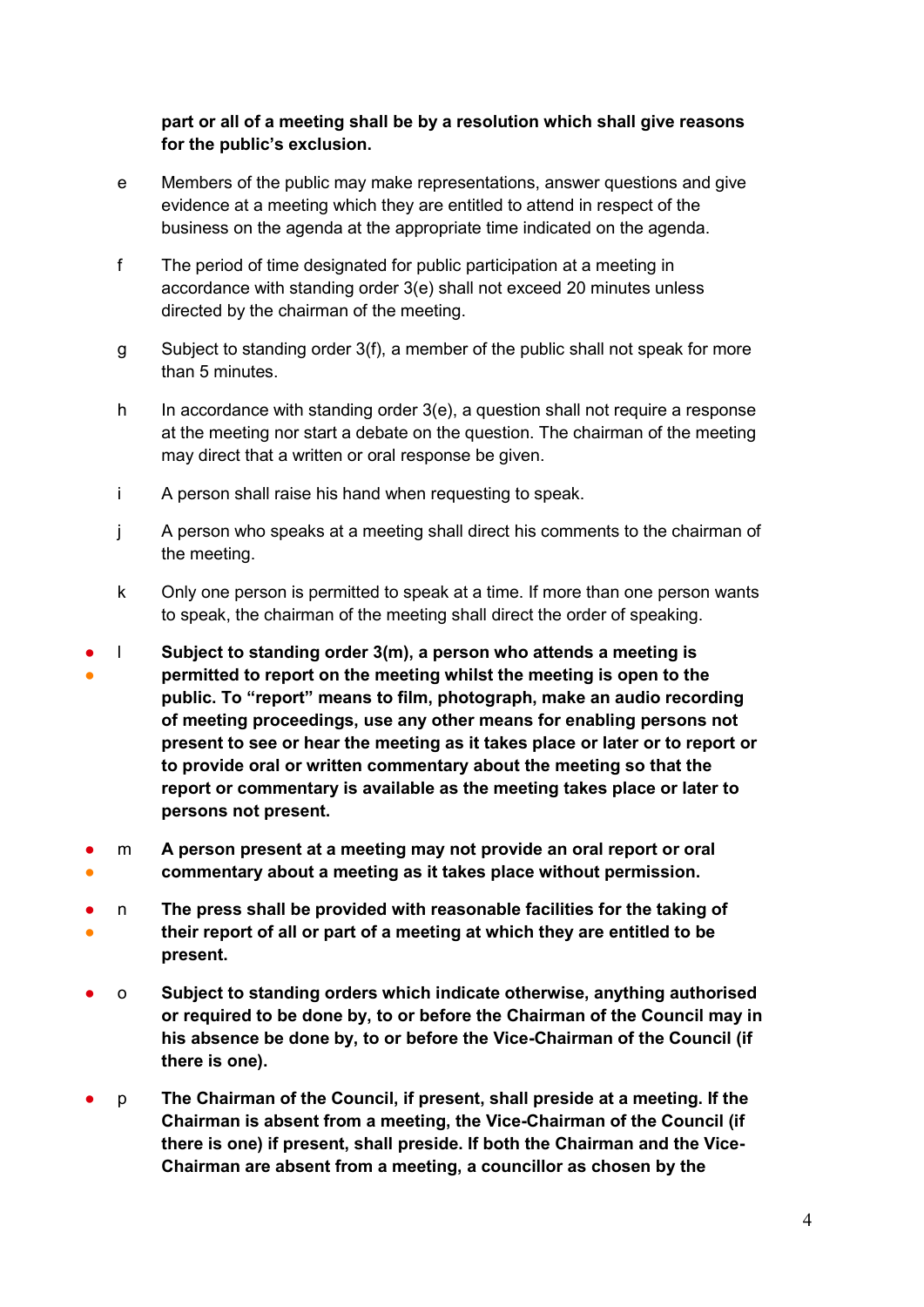**councillors present at the meeting shall preside at the meeting.**

- ●  $\bullet$ q **Subject to a meeting being quorate, all questions at a meeting shall be decided by a majority of the councillors and non-councillors with voting rights present and voting.**
- ● ● r **The chairman of a meeting may give an original vote on any matter put to the vote, and in the case of an equality of votes may exercise his casting vote whether or not he gave an original vote.**

*See standing orders 5(h) and (i) for the different rules that apply in the election of the Chairman of the Council at the annual meeting of the Council.*

- s **Unless standing orders provide otherwise, voting on a question shall be by a show of hands. At the request of a councillor, the voting on any question shall be recorded so as to show whether each councillor present and voting gave his vote for or against that question.** Such a request shall be made before moving on to the next item of business on the agenda.
	- t The minutes of a meeting shall include an accurate record of the following:
		- i. the time and place of the meeting;
		- ii. the names of councillors who are present and the names of councillors who are absent;
		- iii. interests that have been declared by councillors and non-councillors with voting rights;
		- iv. the grant of dispensations (if any) to councillors and non-councillors with voting rights;
		- v. whether a councillor or non-councillor with voting rights left the meeting when matters that they held interests in were being considered;
		- vi. if there was a public participation session; and
		- vii. the resolutions made.
- ● 。<br>一 u **A councillor or a non-councillor with voting rights who has a disclosable pecuniary interest or another interest as set out in the Council's code of conduct in a matter being considered at a meeting is subject to statutory limitations or restrictions under the code on his right to participate and vote on that matter.**
- v **No business may be transacted at a meeting unless at least one-third of the whole number of members of the Council are present and in no case shall the quorum of a meeting be less than three.**

*See standing order 4d(viii) for the quorum of a committee or sub-committee meeting.*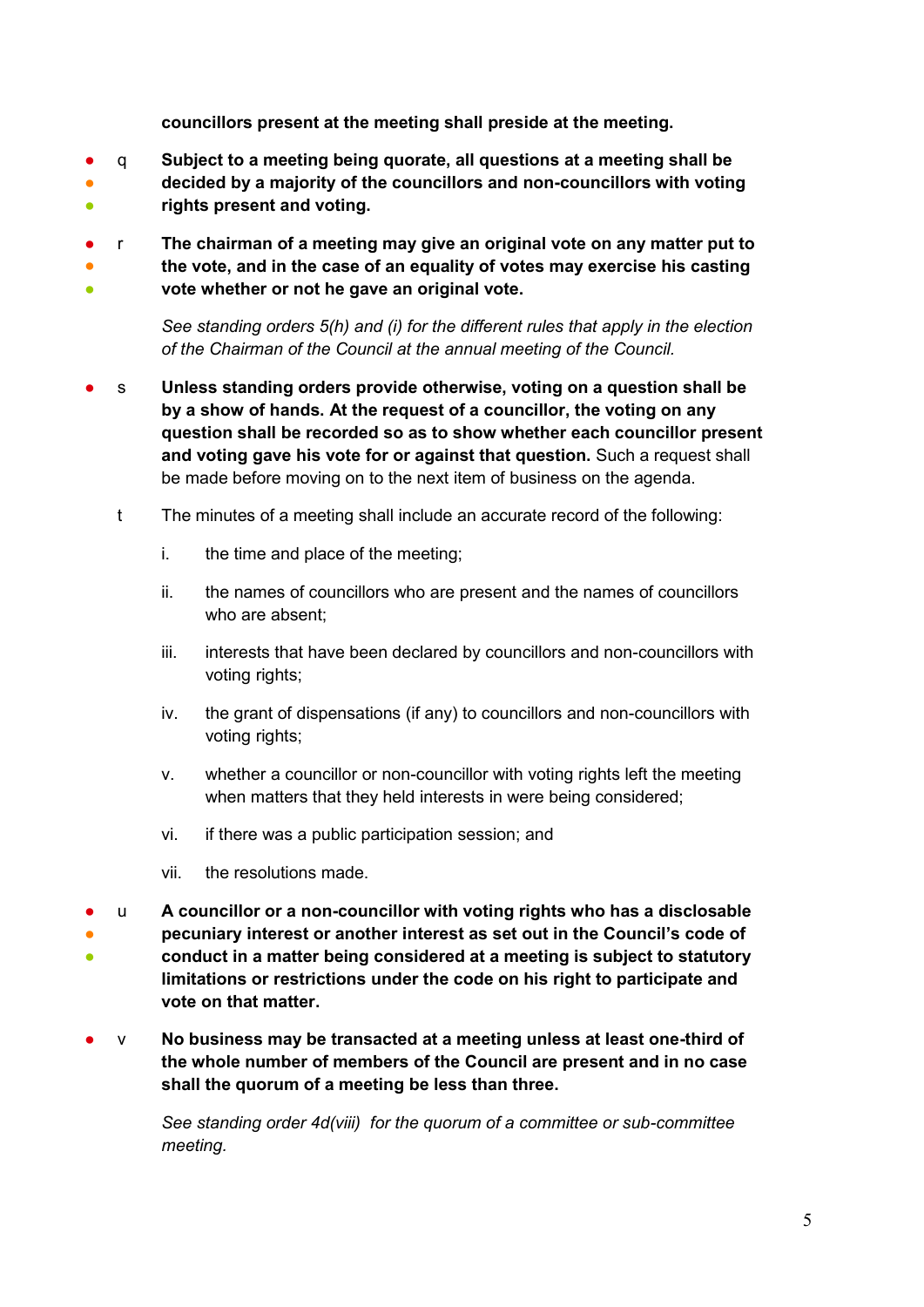- w **If a meeting is or becomes inquorate no business shall be transacted** and
- the meeting shall be closed. The business on the agenda for the meeting shall
- be adjourned to another meeting.
	- x A meeting shall not exceed a period of 2 hours.

#### **4. COMMITTEES AND SUB-COMMITTEES**

- **a Unless the Council determines otherwise, a committee may appoint a subcommittee whose terms of reference and members shall be determined by the committee.**
- **b The members of a committee may include non-councillors unless it is a committee which regulates and controls the finances of the Council.**
- **c Unless the Council determines otherwise, all the members of an advisory committee and a sub-committee of the advisory committee may be noncouncillors.**
- d The Council may appoint standing committees or other committees as may be necessary, and:
	- i. shall determine their terms of reference;
	- ii. shall determine the number and time of the ordinary meetings of a standing committee up until the date of the next annual meeting of the Council;
	- iii. shall permit a committee, other than in respect of the ordinary meetings of a committee, to determine the number and time of its meetings;
	- iv. shall, subject to standing orders 4(b) and (c), appoint and determine the terms of office of members of such a committee;
	- v. may, subject to standing orders 4(b) and (c), appoint and determine the terms of office of the substitute members to a committee whose role is to replace the ordinary members at a meeting of a committee if the ordinary members of the committee confirm to the Proper Officer 5 days before the meeting that they are unable to attend;
	- vi. shall, after it has appointed the members of a standing committee, appoint the chairman of the standing committee;
	- vii. shall permit a committee other than a standing committee, to appoint its own chairman at the first meeting of the committee;
	- viii. shall determine the place, notice requirements and quorum for a meeting of a committee and a sub-committee which, in both cases, shall be no less than three;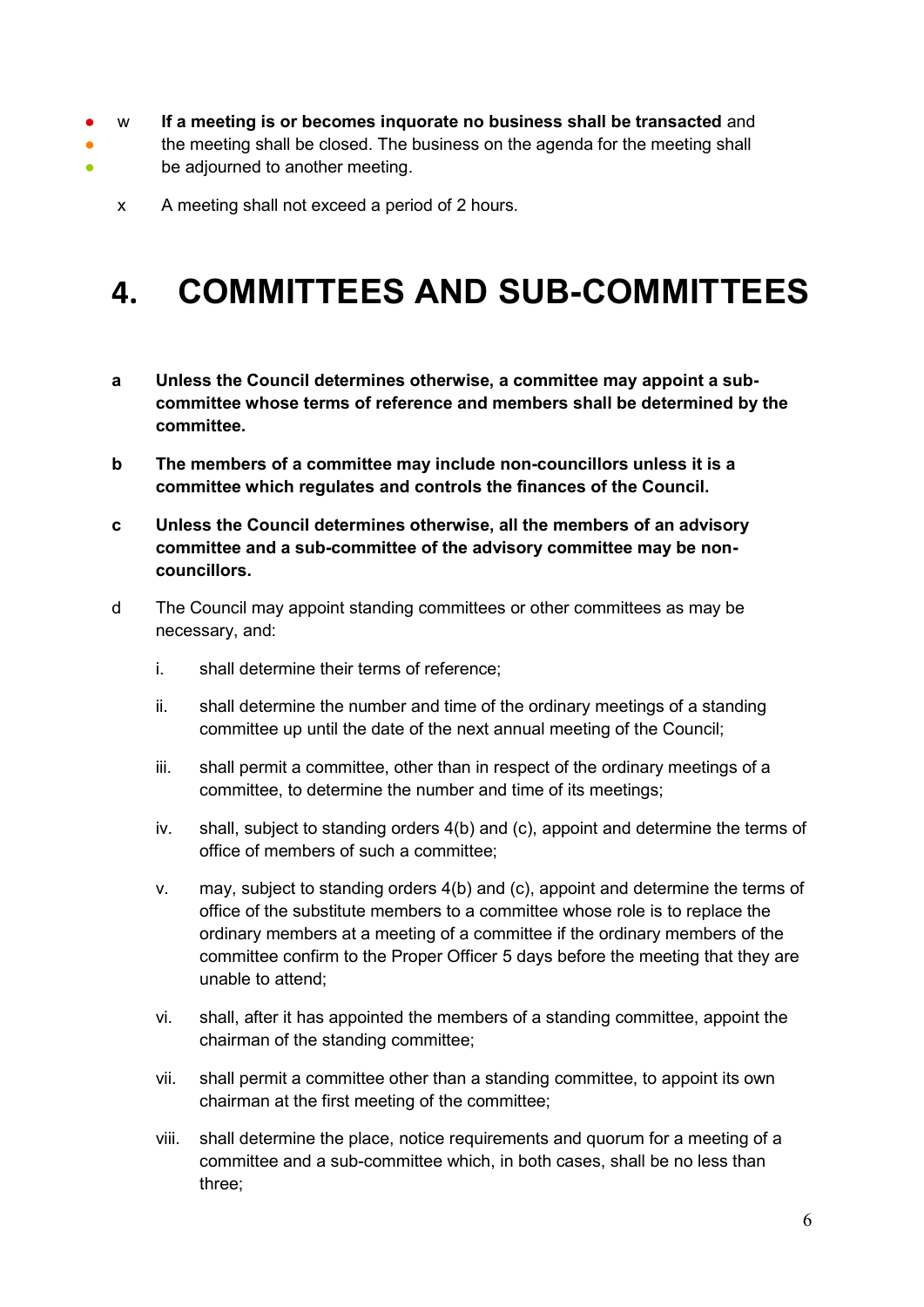- ix. shall determine if the public may participate at a meeting of a committee;
- x. shall determine if the public and press are permitted to attend the meetings of a sub-committee and also the advance public notice requirements, if any, required for the meetings of a sub-committee;
- xi. shall determine if the public may participate at a meeting of a sub-committee that they are permitted to attend; and
- xii. may dissolve a committee or a sub-committee.
- e The Council may appoint such working groups as may be necessary, and:
	- a. shall determine their terms of reference;
	- b. shall act in accordance with those terms of reference;
	- c. may dissolve a working group.

#### **5. ORDINARY COUNCIL MEETINGS**

- **a In an election year, the annual meeting of the Council shall be held on or within 14 days following the day on which the councillors elected take office.**
- **b In a year which is not an election year, the annual meeting of the Council shall be held on such day in May as the Council decides.**
- **c If no other time is fixed, the annual meeting of the Council shall take place at 7.30pm.**
- d **In addition to the annual meeting of the Council, at least three other ordinary meetings shall be held in each year on such dates and times as the Council decides.**
- **e The first business conducted at the annual meeting of the Council shall be the election of the Chairman and Vice-Chairman (if there is one) of the Council.**
- **f The Chairman of the Council, unless he has resigned or becomes disqualified, shall continue in office and preside at the annual meeting until his successor is elected at the next annual meeting of the Council.**
- **g The Vice-Chairman of the Council, if there is one, unless he resigns or becomes disqualified, shall hold office until immediately after the election of the Chairman of the Council at the next annual meeting of the Council.**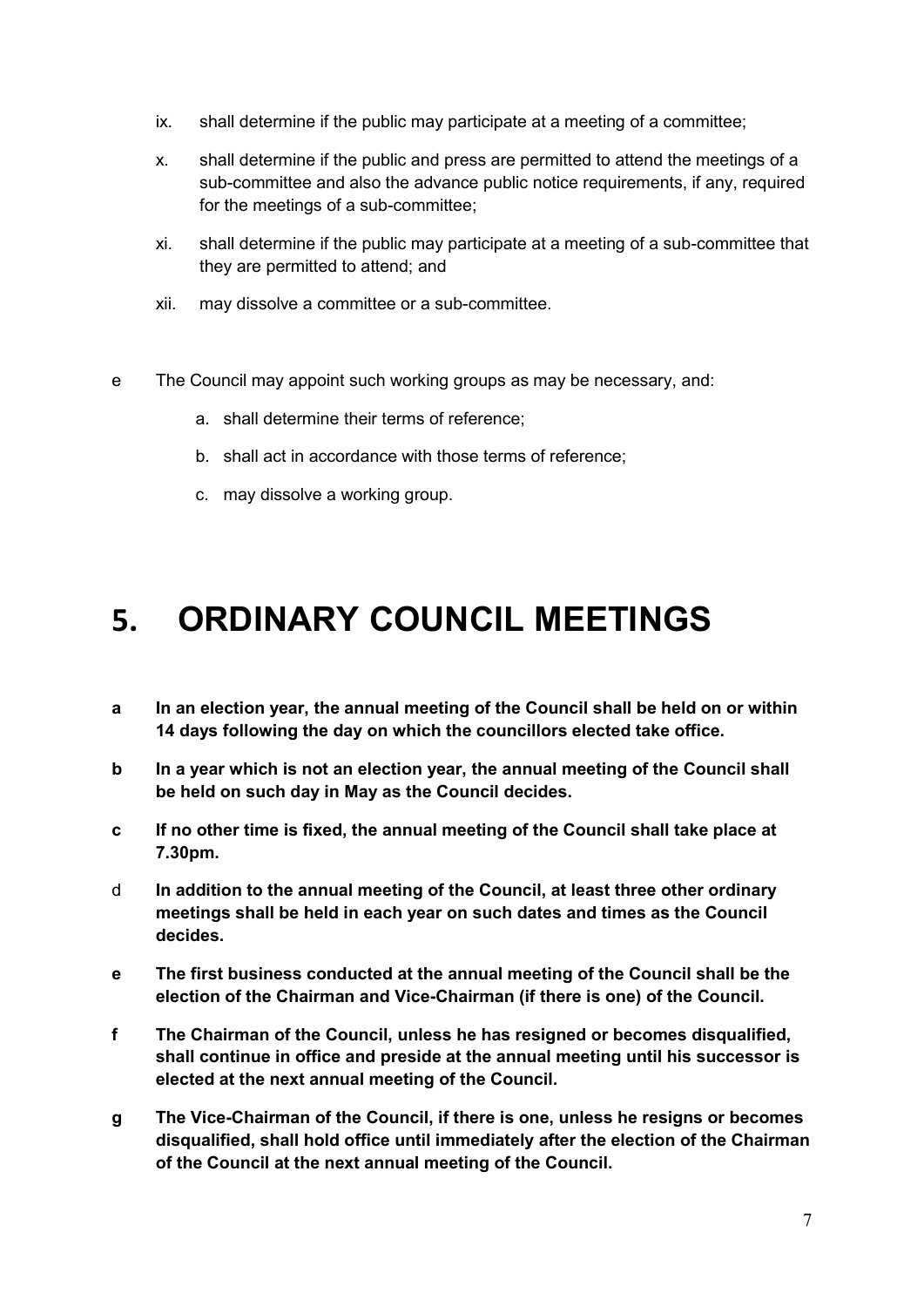- **h In an election year, if the current Chairman of the Council has not been reelected as a member of the Council, he shall preside at the annual meeting until a successor Chairman of the Council has been elected. The current Chairman of the Council shall not have an original vote in respect of the election of the new Chairman of the Council but shall give a casting vote in the case of an equality of votes.**
- **i In an election year, if the current Chairman of the Council has been re-elected as a member of the Council, he shall preside at the annual meeting until a new Chairman of the Council has been elected. He may exercise an original vote in respect of the election of the new Chairman of the Council and shall give a casting vote in the case of an equality of votes.**
- j Following the election of the Chairman of the Council and Vice-Chairman (if there is one) of the Council at the annual meeting, the business shall include:
	- i. **In an election year, delivery by the Chairman of the Council and councillors of their acceptance of office forms unless the Council resolves for this to be done at a later date. In a year which is not an election year, delivery by the Chairman of the Council of his acceptance of office form unless the Council resolves for this to be done at a later date;**
	- ii. Confirmation of the accuracy of the minutes of the last meeting of the Council;
	- iii. Receipt of the minutes of the last meeting of a committee;
	- iv. Consideration of the recommendations made by a committee;
	- v. Review of delegation arrangements to committees, sub-committees, staff and other local authorities;
	- vi. Review of the terms of reference for committees;
	- vii. Appointment of members to existing committees;
	- viii. Appointment of any new committees in accordance with standing order 4;
	- ix. Review and adoption of appropriate standing orders and financial regulations;
	- x. Review of arrangements (including legal agreements) with other local authorities, not-for-profit bodies and businesses.
	- xi. Review of representation on or work with external bodies and arrangements for reporting back;
	- xii. In an election year, to make arrangements with a view to the Council becoming eligible to exercise the general power of competence in the future;
	- xiii. Review of inventory of land and other assets including buildings and office equipment;
	- xiv. Confirmation of arrangements for insurance cover in respect of all insurable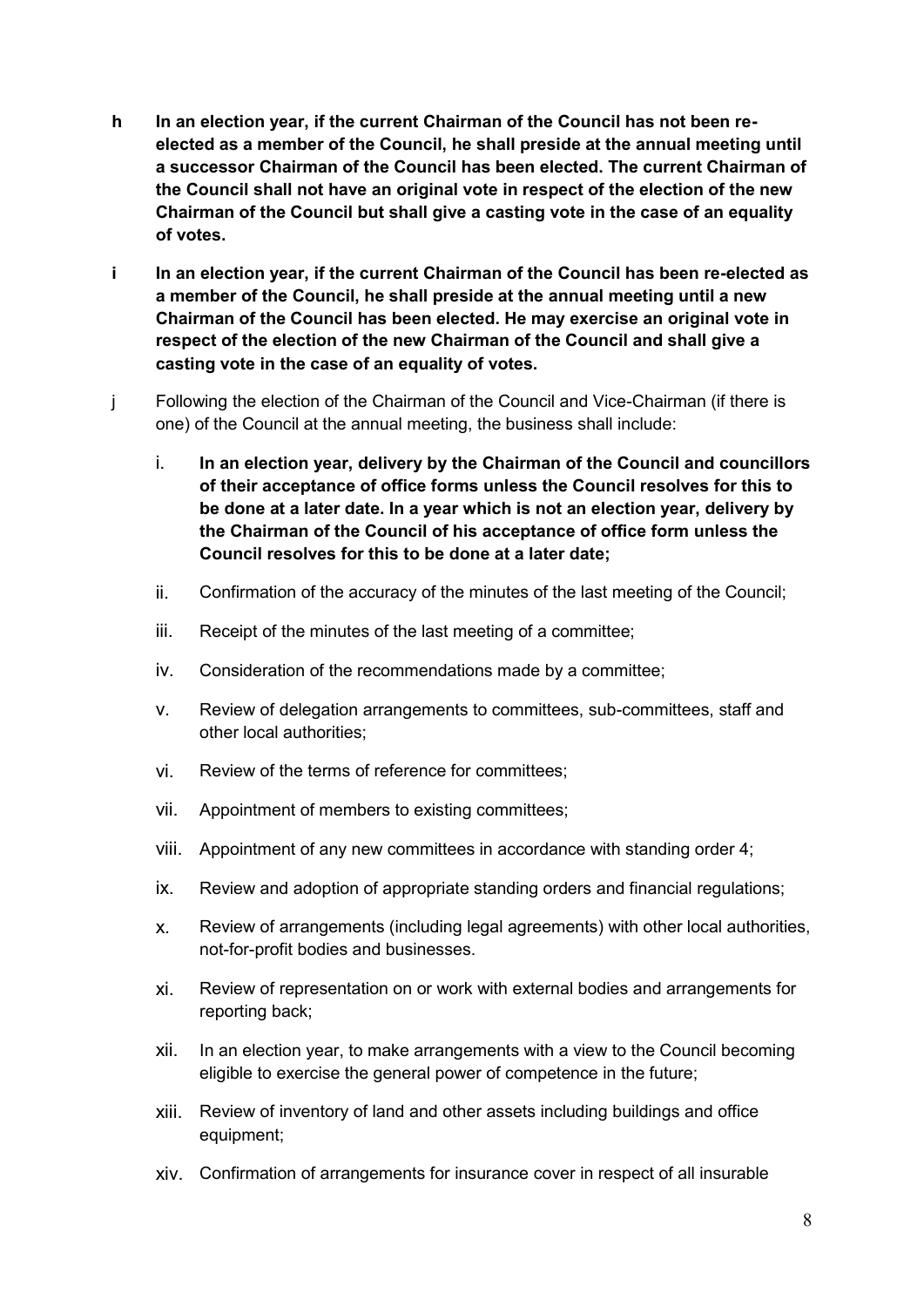risks;

- xv. Review of the Council's and/or staff subscriptions to other bodies;
- xvi. Review of the Council's complaints procedure;
- xvii. Review of the Council's policies, procedures and practices in respect of its obligations under freedom of information and data protection legislation (*see also standing orders 11, 20 and 21*);
- xviii. Review of the Council's policy for dealing with the press/media;
- xix. Review of the Council's employment policies and procedures;
- xx. Review of the Council's expenditure incurred under s.137 of the Local Government Act 1972 or the general power of competence.
- xxi. Determining the time and place of ordinary meetings of the Council up to and including the next annual meeting of the Council.

# **6. EXTRAORDINARY MEETINGS OF THE COUNCIL, COMMITTEES AND SUB-COMMITTEES**

- **a The Chairman of the Council may convene an extraordinary meeting of the Council at any time.**
- **b If the Chairman of the Council does not call an extraordinary meeting of the Council within seven days of having been requested in writing to do so by two councillors, any two councillors may convene an extraordinary meeting of the Council. The public notice giving the time, place and agenda for such a meeting shall be signed by the two councillors.**
- c The chairman of a committee [or a sub-committee] may convene an extraordinary meeting of the committee [or the sub-committee] at any time.
- d If the chairman of a committee [or a sub-committee] does not call an extraordinary meeting within 7 days of having been requested to do so by 2 members of the committee [or the sub-committee], any 2 members of the committee [or the subcommittee] may convene an extraordinary meeting of the committee [or a subcommittee].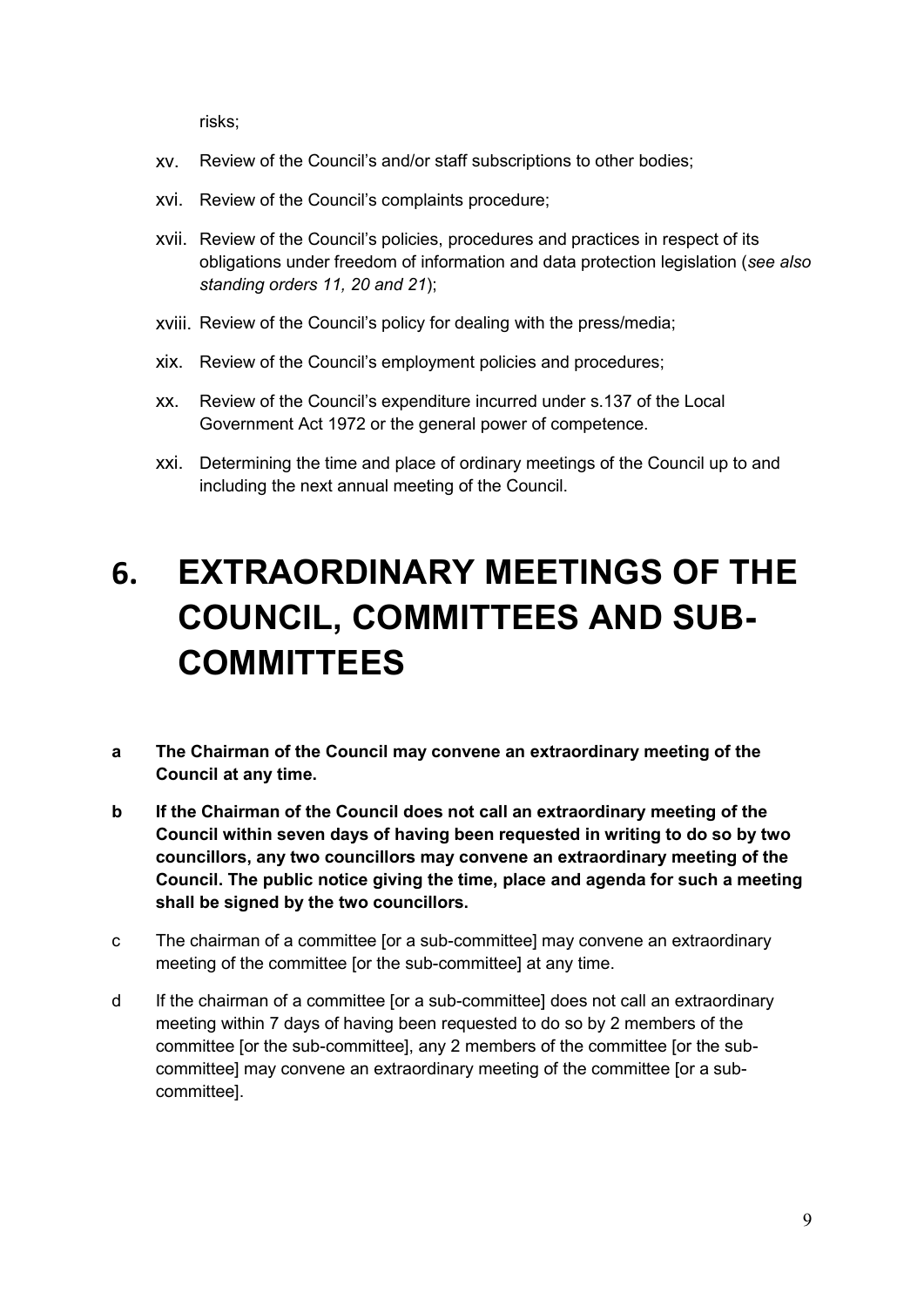# **7. PREVIOUS RESOLUTIONS**

- a A resolution shall not be reversed within six months except either by a special motion, which requires written notice by at least 4 councillors to be given to the Proper Officer in accordance with standing order 9, or by a motion moved in pursuance of the recommendation of a committee or a sub-committee.
- b When a motion moved pursuant to standing order 7(a) has been disposed of, no similar motion may be moved for a further six months.

#### **8. VOTING ON APPOINTMENTS**

a Where more than two persons have been nominated for a position to be filled by the Council and none of those persons has received an absolute majority of votes in their favour, the name of the person having the least number of votes shall be struck off the list and a fresh vote taken. This process shall continue until a majority of votes is given in favour of one person. A tie in votes may be settled by the casting vote exercisable by the chairman of the meeting.

# **9. MOTIONS FOR A MEETING THAT REQUIRE WRITTEN NOTICE TO BE GIVEN TO THE PROPER OFFICER**

- a A motion shall relate to the responsibilities of the meeting for which it is tabled and in any event shall relate to the performance of the Council's statutory functions, powers and obligations or an issue which specifically affects the Council's area or its residents.
- b No motion may be moved at a meeting unless it is on the agenda and the mover has given written notice of its wording to the Proper Officer at least 5 clear days before the meeting. Clear days do not include the day of the notice or the day of the meeting.
- c The Proper Officer may, before including a motion on the agenda received in accordance with standing order 9(b), correct obvious grammatical or typographical errors in the wording of the motion.
- d If the Proper Officer considers the wording of a motion received in accordance with standing order 9(b) is not clear in meaning, the motion shall be rejected until the mover of the motion resubmits it, so that it can be understood, in writing, to the Proper Officer at least 7 clear days before the meeting.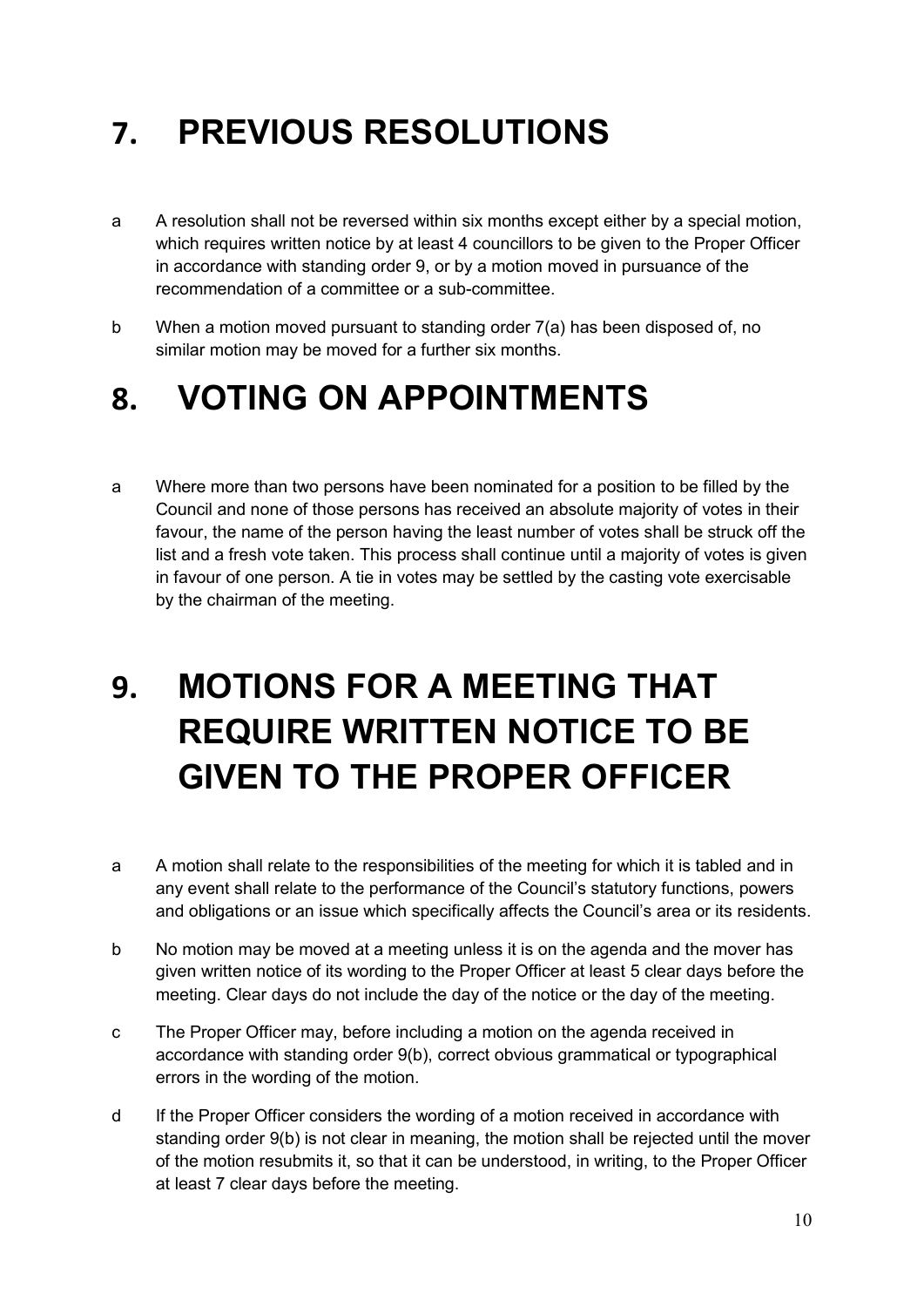- e If the wording or subject of a proposed motion is considered improper, the Proper Officer shall consult with the chairman of the forthcoming meeting or, as the case may be, the councillors who have convened the meeting, to consider whether the motion shall be included in the agenda or rejected.
- f The decision of the Proper Officer as to whether or not to include the motion on the agenda shall be final.
- g Motions received shall be recorded and numbered in the agenda.
- h Motions rejected shall be recorded with an explanation by the Proper Officer of the reason for rejection.

#### **10. MOTIONS AT A MEETING THAT DO NOT REQUIRE WRITTEN NOTICE**

- a The following motions may be moved at a meeting without written notice to the Proper Officer:
	- i. to correct an inaccuracy in the draft minutes of a meeting;
	- ii. to move to a vote;
	- iii. to defer consideration of a motion;
	- iv. to refer a motion to a particular committee or sub-committee;
	- v. to appoint a person to preside at a meeting;
	- vi. to change the order of business on the agenda;
	- vii. to proceed to the next business on the agenda;
	- viii. to require a written report;
	- ix. to appoint a committee or sub-committee and their members;
	- x. to extend the time limits for speaking;
	- xi. to exclude the press and public from a meeting in respect of confidential or other information which is prejudicial to the public interest;
	- xii. to not hear further from a councillor or a member of the public;
	- xiii. to exclude a councillor or member of the public for disorderly conduct;
	- xiv. to temporarily suspend the meeting;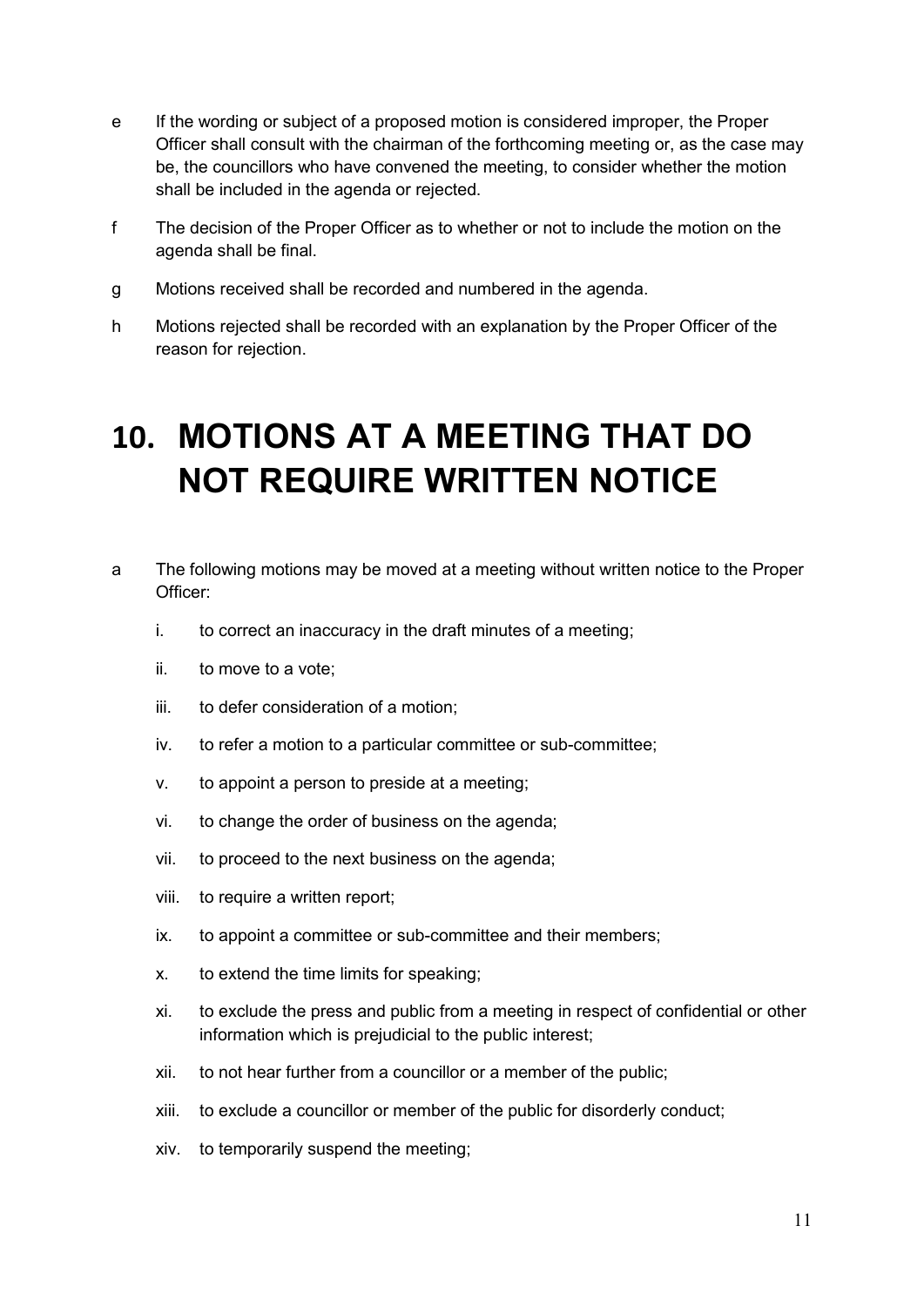- xv. to suspend a particular standing order (unless it reflects mandatory statutory or legal requirements);
- xvi. to adjourn the meeting; or
- xvii. to close the meeting.

#### **11. MANAGEMENT OF INFORMATION**

*See also standing order 20.*

- **a The Council shall have in place and keep under review, technical and organisational measures to keep secure information (including personal data) which it holds in paper and electronic form. Such arrangements shall include deciding who has access to personal data and encryption of personal data.**
- **b The Council shall have in place, and keep under review, policies for the retention and safe destruction of all information (including personal data) which it holds in paper and electronic form. The Council's retention policy shall confirm the period for which information (including personal data) shall be retained or if this is not possible the criteria used to determine that period (e.g. the Limitation Act 1980).**
- **c The agenda, papers that support the agenda and the minutes of a meeting shall not disclose or otherwise undermine confidential information or personal data without legal justification.**
- **d Councillors, staff, the Council's contractors and agents shall not disclose confidential information or personal data without legal justification.**

#### **12. DRAFT MINUTES**

| <b>Full Council meetings</b> | $\bullet$ |
|------------------------------|-----------|
| Committee meetings           | ●         |
| Sub-committee meetings       |           |

- a If the draft minutes of a preceding meeting have been served on councillors with the agenda to attend the meeting at which they are due to be approved for accuracy, they shall be taken as read.
- b There shall be no discussion about the draft minutes of a preceding meeting except in relation to their accuracy. A motion to correct an inaccuracy in the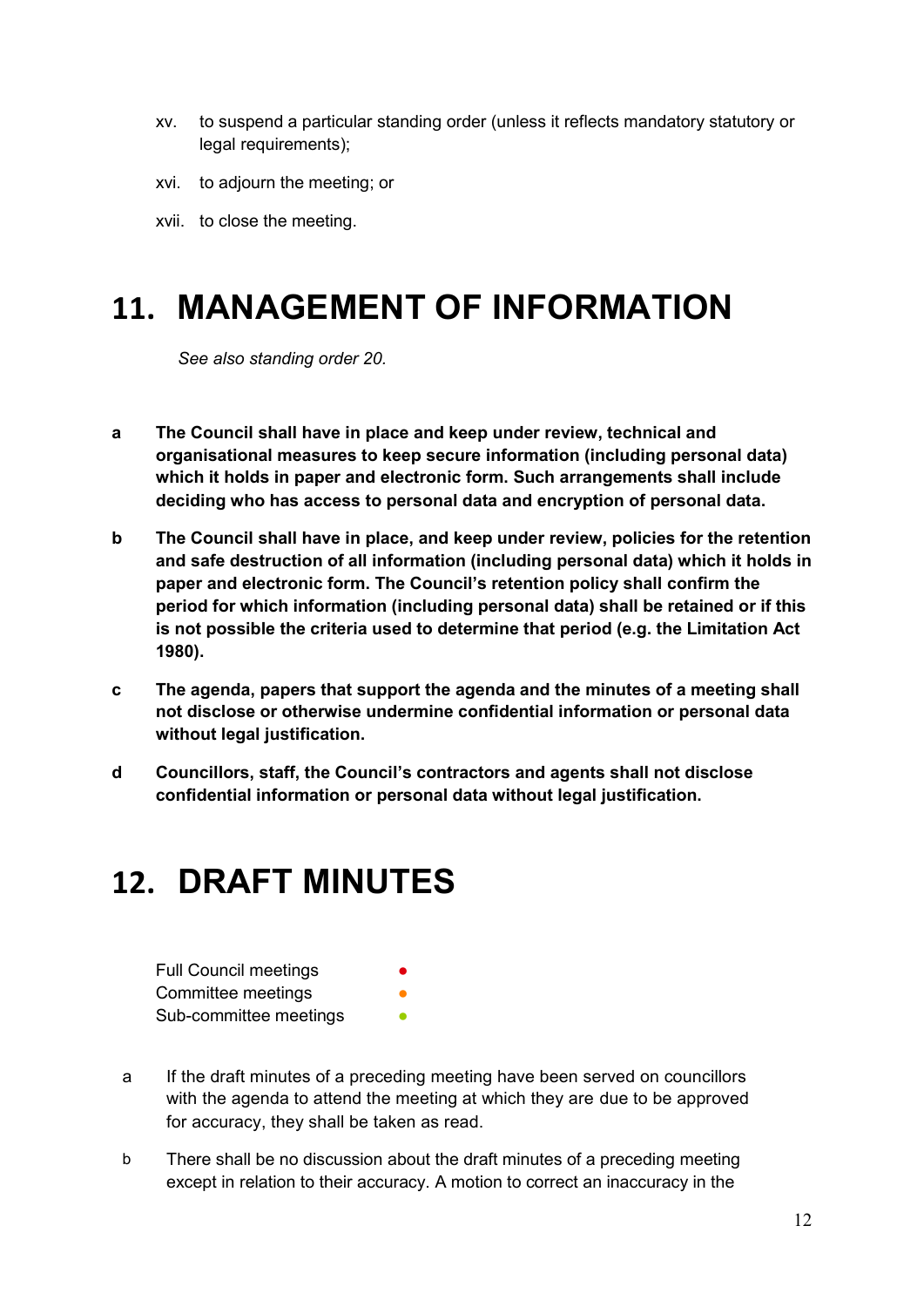draft minutes shall be moved in accordance with standing order 10(a)(i).

- c The accuracy of draft minutes, including any amendment(s) made to them, shall be confirmed by resolution and shall be signed by the chairman of the meeting and stand as an accurate record of the meeting to which the minutes relate.
- d If the chairman of the meeting does not consider the minutes to be an accurate record of the meeting to which they relate, he shall sign the minutes and include a paragraph in the following terms or to the same effect:

"The chairman of this meeting does not believe that the minutes of the meeting of the ( ) held on [date] in respect of ( ) were a correct record but his view was not upheld by the meeting and the minutes are confirmed as an accurate record of the proceedings."

- ● ● e **If the Council's gross annual income or expenditure (whichever is higher) does not exceed £25,000, it shall publish draft minutes on a website which is publicly accessible and free of charge not later than one month after the meeting has taken place.**
	- f Subject to the publication of draft minutes in accordance with standing order 12(e) and standing order 20(a) and following a resolution which confirms the accuracy of the minutes of a meeting, the draft minutes or recordings of the meeting for which approved minutes exist shall be destroyed.

## **13. CODE OF CONDUCT AND DISPENSATIONS**

*See also standing order 3(u).* 

- a All councillors and non-councillors with voting rights shall observe the code of conduct adopted by the Council.
- b Unless he has been granted a dispensation, a councillor or non-councillor with voting rights shall withdraw from a meeting when it is considering a matter in which he has a disclosable pecuniary interest. He may return to the meeting after it has considered the matter in which he had the interest.
- c Unless he has been granted a dispensation, a councillor or non-councillor with voting rights shall withdraw from a meeting when it is considering a matter in which he has a disclosable pecuniary interest if so required by the Council's code of conduct. He may return to the meeting after it has considered the matter in which he had the interest.
- d **Dispensation requests shall be in writing and submitted to the Proper Officer** as soon as possible before the meeting, or failing that, at the start of the meeting for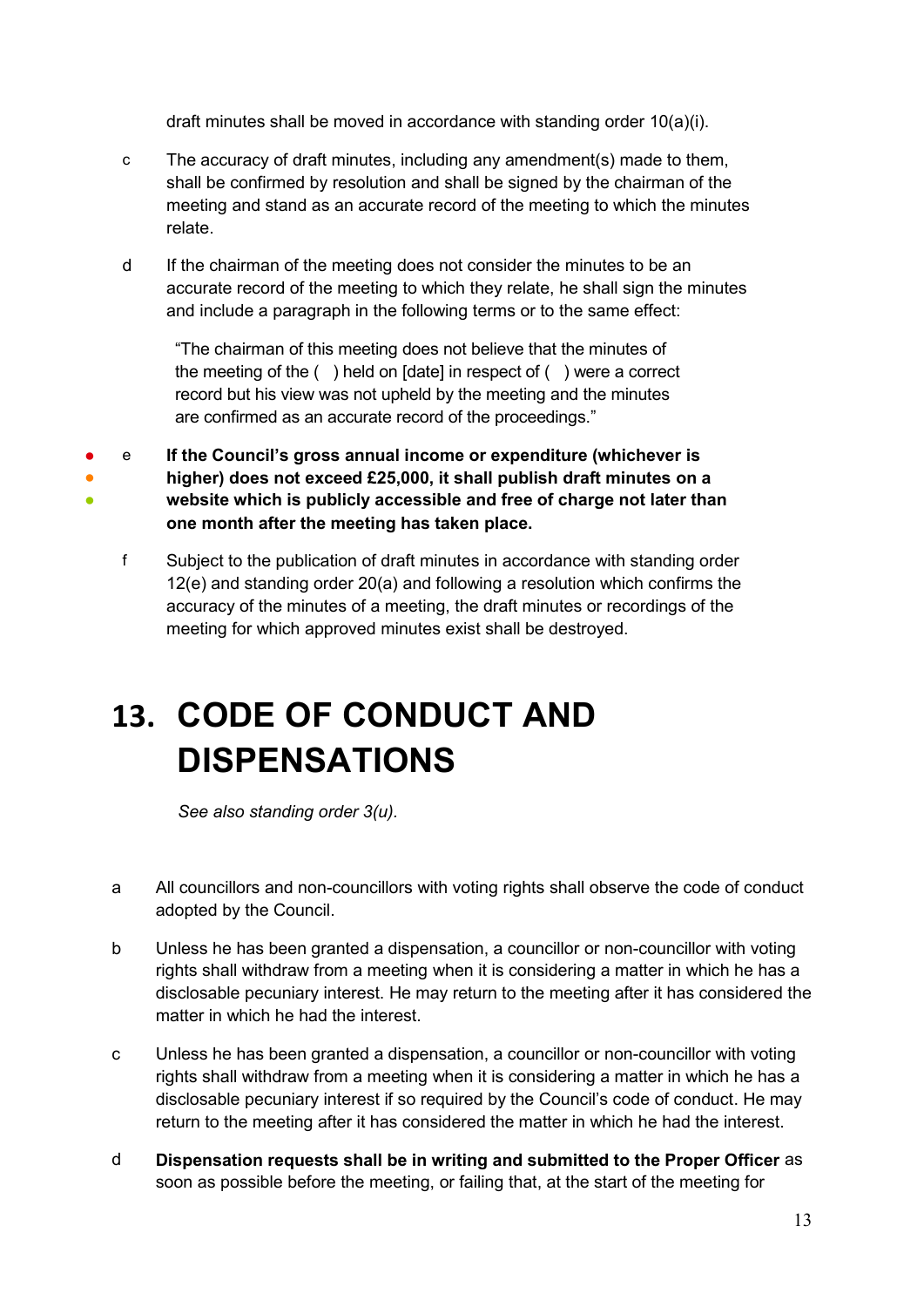which the dispensation is required.

- e A decision as to whether to grant a dispensation shall be made by the Proper Officer and that decision is final.
- f A dispensation request shall confirm:
	- i. the description and the nature of the disclosable pecuniary interest or other interest to which the request for the dispensation relates;
	- ii. whether the dispensation is required to participate at a meeting in a discussion only or a discussion and a vote;
	- iii. the date of the meeting or the period (not exceeding four years) for which the dispensation is sought; and
	- iv. an explanation as to why the dispensation is sought.
- g Subject to standing orders 13(d) and (f), a dispensation request shall be considered [by the Proper Officer before the meeting or, if this is not possible, at the start of the meeting for which the dispensation is required.
- **h A dispensation may be granted in accordance with standing order 13(e) if having regard to all relevant circumstances any of the following apply:**
	- **i. without the dispensation the number of persons prohibited from participating in the particular business would be so great a proportion of the meeting transacting the business as to impede the transaction of the business;**
	- **ii. granting the dispensation is in the interests of persons living in the Council's area; or**
	- **iii. it is otherwise appropriate to grant a dispensation.**

## **14. CODE OF CONDUCT COMPLAINTS**

- a Upon notification by the District or Unitary Council that it is dealing with a complaint that a councillor or non-councillor with voting rights has breached the Council's code of conduct, the Proper Officer shall, subject to standing order 11, report this to the Council.
- b Where the notification in standing order 14(a) relates to a complaint made by the Proper Officer, the Proper Officer shall notify the Chairman of Council of this fact, and the Chairman shall nominate another staff member to assume the duties of the Proper Officer in relation to the complaint until it has been determined and the Council has agreed what action, if any, to take in accordance with standing order 14(d).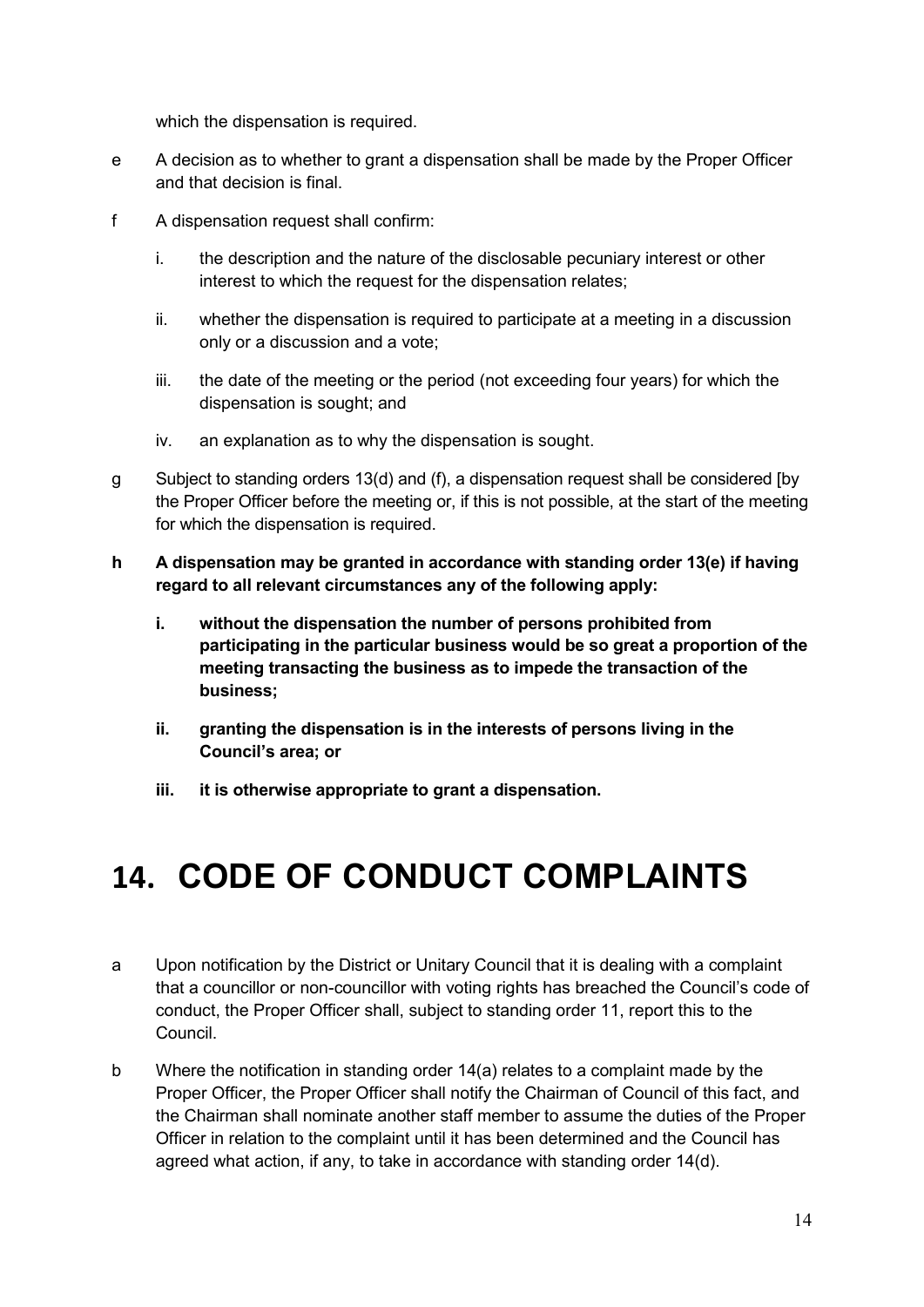- c The Council may:
	- i. provide information or evidence where such disclosure is necessary to investigate the complaint or is a legal requirement;
	- ii. seek information relevant to the complaint from the person or body with statutory responsibility for investigation of the matter;
- **d Upon notification by the District or Unitary Council that a councillor or noncouncillor with voting rights has breached the Council's code of conduct, the Council shall consider what, if any, action to take against him. Such action excludes disqualification or suspension from office.**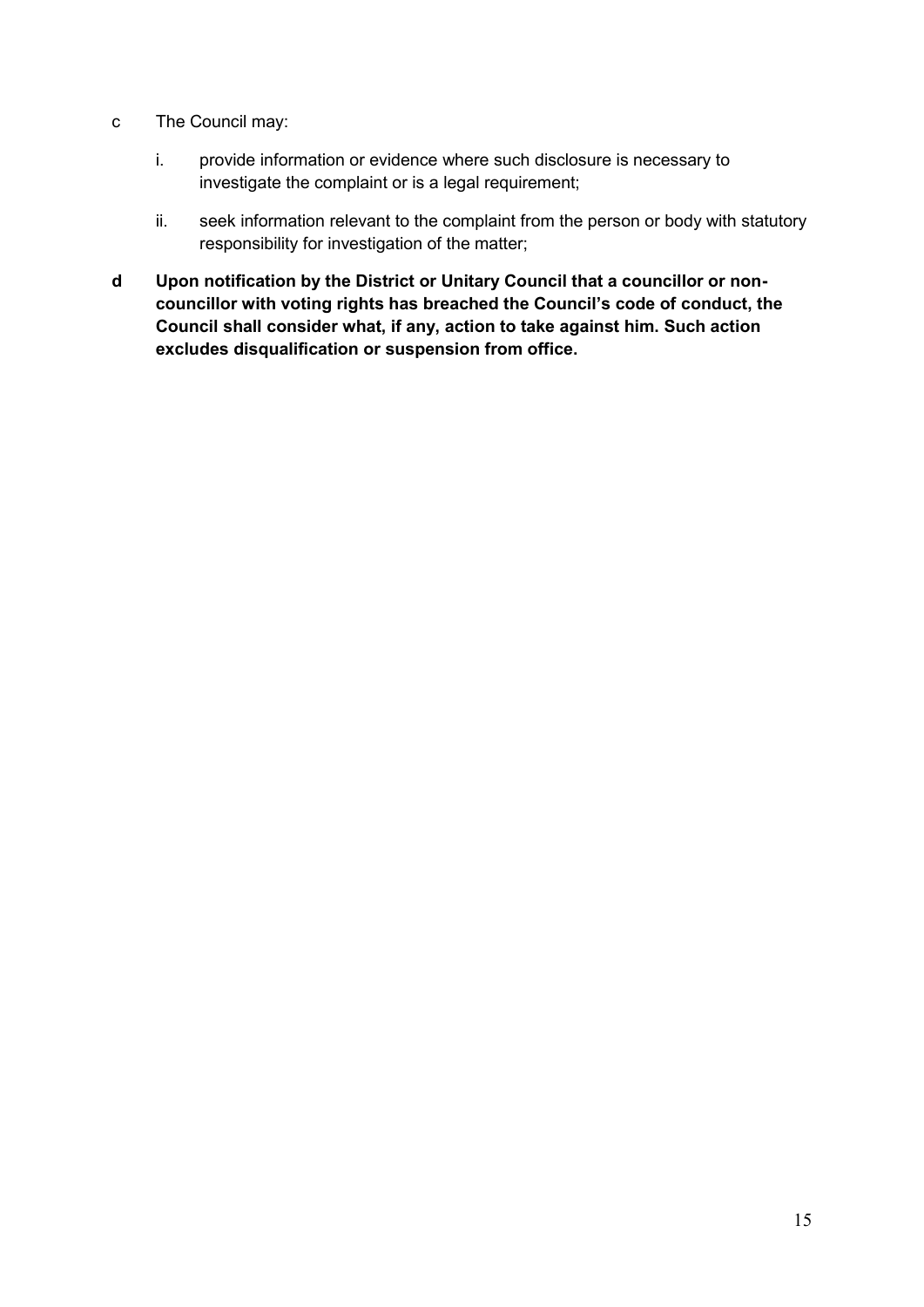## **15. PROPER OFFICER**

- a The Proper Officer shall be either (i) the clerk or (ii) other staff member(s) nominated by the Council to undertake the work of the Proper Officer when the Proper Officer is absent.
- b The Proper Officer shall:
	- i. **at least three clear days before a meeting of the council, a committee** or a sub-committee**,**
		- **serve on councillors by email a summons confirming the time, place and the agenda, and**
		- **Provide public notice of the time, place and agenda (provided that the public notice with agenda of an extraordinary meeting of the Council convened by councillors is signed by them).**

*See standing order 3(b) for the meaning of clear days for a meeting of a full council and standing order 3(c) for the meaning of clear days for a meeting of a committee;*

- ii. subject to standing order 9, include on the agenda all motions unless a councillor has given written notice at least 5 days before the meeting confirming his withdrawal of it:
- iii. **convene a meeting of the Council for the election of a new Chairman of the Council, occasioned by a casual vacancy in his office;**
- iv. **facilitate inspection of the minute book by local government electors;**
- v. **receive and retain copies of byelaws made by other local authorities;**
- vi. hold acceptance of office forms from councillors;
- vii. hold a copy of every councillor's register of interests;
- viii. assist with responding to requests made under freedom of information legislation and rights exercisable under data protection legislation, in accordance with the Council's relevant policies and procedures;
- ix. liaise, as appropriate, with the Council's Data Protection Officer (if there is one);
- x. receive and send general correspondence and notices on behalf of the Council except where there is a resolution to the contrary;
- xi. assist in the organisation of, storage of, access to, security of and destruction of information held by the Council in paper and electronic form subject to the requirements of data protection and freedom of information legislation and other legitimate requirements (e.g. the Limitation Act 1980);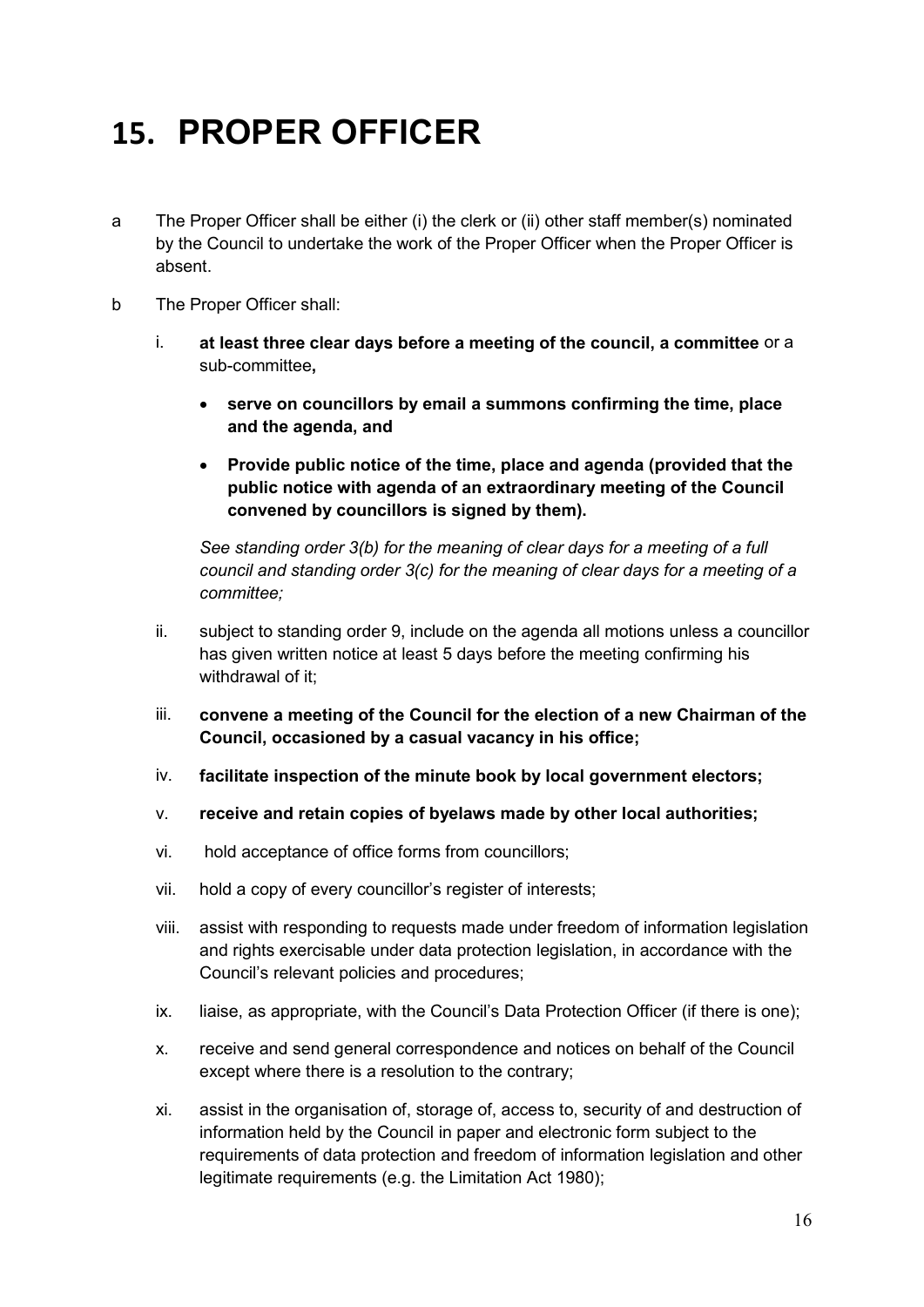- xii. arrange for legal deeds to be executed; (*see also standing order 23);*
- xiii. arrange or manage the prompt authorisation, approval, and instruction regarding any payments to be made by the Council in accordance with its financial regulations;
- xiv. record every planning application notified to the Council and the Council's response to the local planning authority in a book for such purpose;
- xv. refer a planning application received by the Council to the Chairman or in his absence Vice-Chairman (if there is one) of the Planning Working Group within two working days of receipt to facilitate an extraordinary meeting if the nature of a planning application requires consideration before the next ordinary meeting of the Council;
- xvi. manage access to information about the Council via the publication scheme; and
- xvii. retain custody of the seal of the Council (if there is one) which shall not be used without a resolution to that effect. (s*ee also standing order 23).*

#### **16. RESPONSIBLE FINANCIAL OFFICER**

a The Council shall appoint appropriate staff member(s) to undertake the work of the Responsible Financial Officer when the Responsible Financial Officer is absent.

## **17. ACCOUNTS AND ACCOUNTING STATEMENTS**

- a "Proper practices" in standing orders refer to the most recent version of "Governance and Accountability for Local Councils – a Practitioners' Guide".
- b All payments by the Council shall be authorised, approved and paid in accordance with the law, proper practices and the Council's financial regulations.
- c The Responsible Financial Officer shall supply to each councillor as soon as practicable after 30 June, 30 September and 31 December in each year a statement to summarise:
	- i. the Council's receipts and payments (or income and expenditure) for each quarter;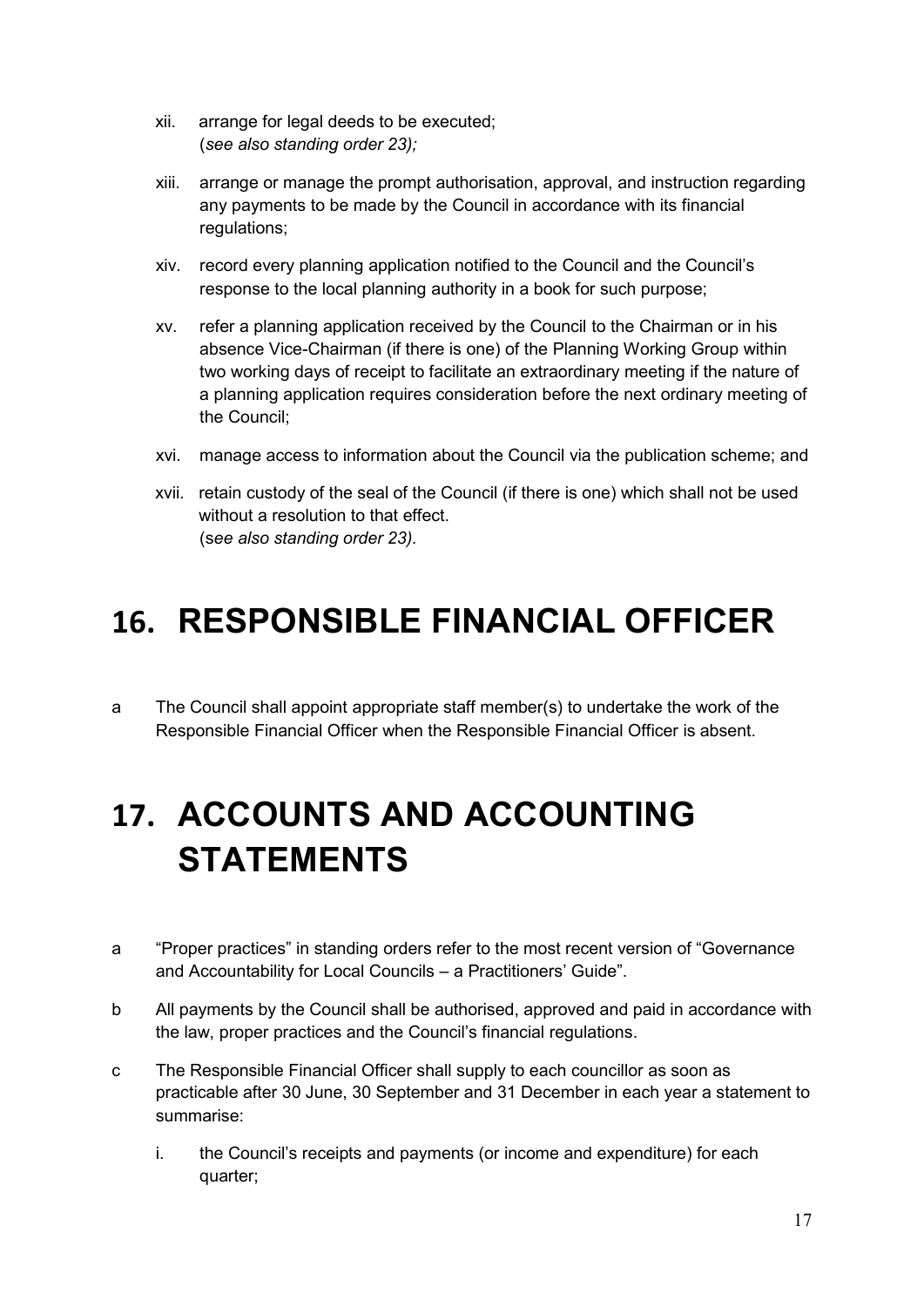- ii. the Council's aggregate receipts and payments (or income and expenditure) for the year to date;
- iii. the balances held at the end of the quarter being reported and

which includes a comparison with the budget for the financial year and highlights any actual or potential overspends.

- d As soon as possible after the financial year end at 31 March, the Responsible Financial Officer shall provide:
	- i. each councillor with a statement summarising the Council's receipts and payments (or income and expenditure) for the last quarter and the year to date for information; and
	- ii. to the Council the accounting statements for the year in the form of Section 2 of the annual governance and accountability return, as required by proper practices, for consideration and approval.
- e The year-end accounting statements shall be prepared in accordance with proper practices and apply the form of accounts determined by the Council (receipts and payments, or income and expenditure) for the year to 31 March. A completed draft annual governance and accountability return shall be presented to all councillors at least 14 days prior to anticipated approval by the Council. The annual governance and accountability return of the Council, which is subject to external audit, including the annual governance statement, shall be presented to the Council for consideration and formal approval before 30 June.

# **18. FINANCIAL CONTROLS AND PROCUREMENT**

- a. The Council shall consider and approve financial regulations drawn up by the Responsible Financial Officer, which shall include detailed arrangements in respect of the following:
	- i. the keeping of accounting records and systems of internal controls;
	- ii. the assessment and management of financial risks faced by the Council;
	- iii. the work of the independent internal auditor in accordance with proper practices and the receipt of regular reports from the internal auditor, which shall be required at least annually;
	- iv. the inspection and copying by councillors and local electors of the Council's accounts and/or orders of payments; and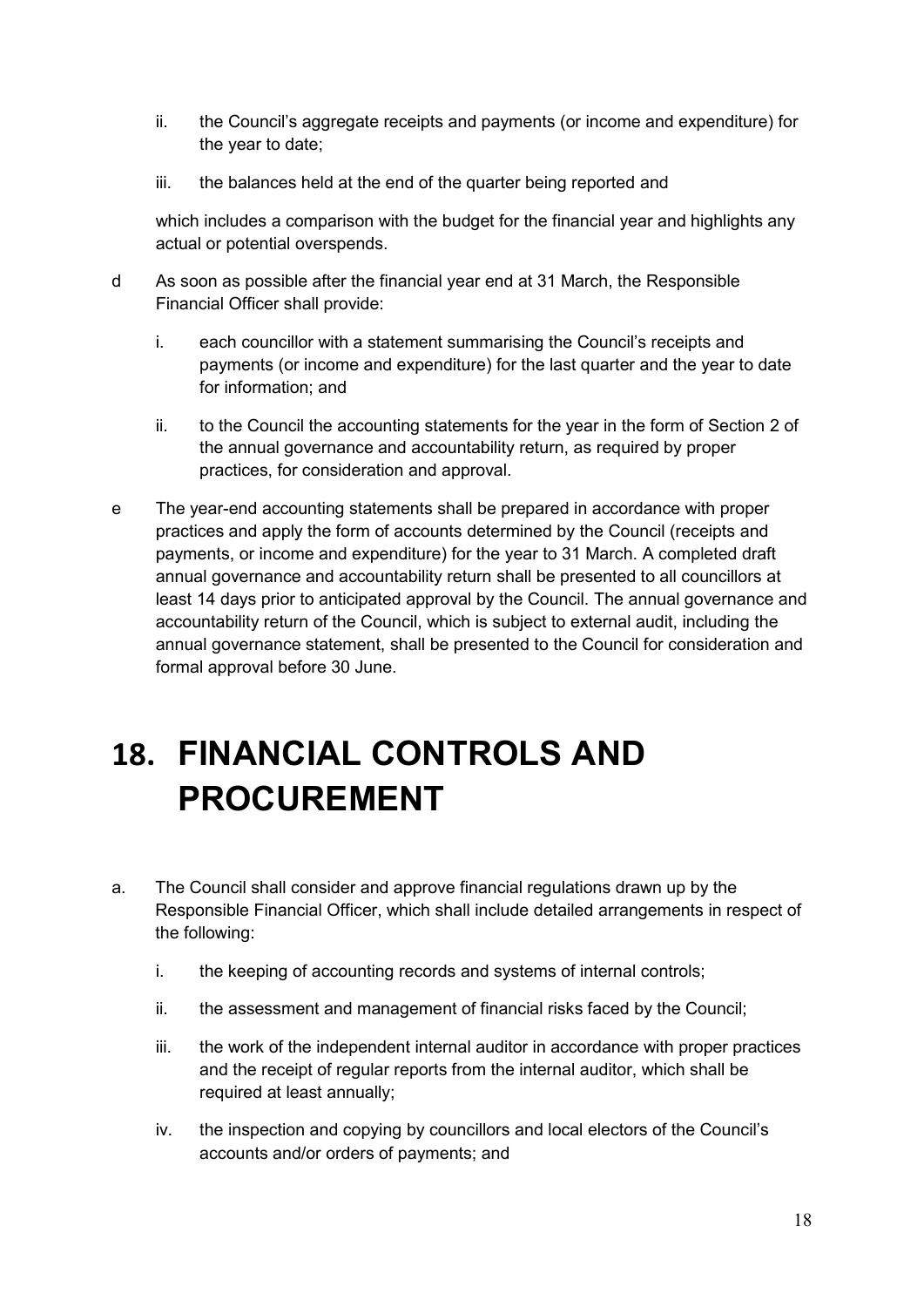- v. whether contracts with an estimated value below **£25,000** due to special circumstances are exempt from a tendering process or procurement exercise.
- b. Financial regulations shall be reviewed regularly and at least annually for fitness of purpose.
- c. **A public contract regulated by the Public Contracts Regulations 2015 with an estimated value in excess of £25,000 but less than the relevant thresholds in standing order 18(f) is subject to Regulations 109-114 of the Public Contracts Regulations 2015 which include a requirement on the Council to advertise the contract opportunity on the Contracts Finder website regardless of what other means it uses to advertise the opportunity unless it proposes to use an existing list of approved suppliers (framework agreement).**
- d. Subject to additional requirements in the financial regulations of the Council, the tender process for contracts for the supply of goods, materials, services or the execution of works shall include, as a minimum, the following steps:
	- i. a specification for the goods, materials, services or the execution of works shall be drawn up;
	- ii. an invitation to tender shall be drawn up to confirm (i) the Council's specification (ii) the time, date and address for the submission of tenders (iii) the date of the Council's written response to the tender and (iv) the prohibition on prospective contractors contacting councillors or staff to encourage or support their tender outside the prescribed process;
	- iii. the invitation to tender shall be advertised in the Parish Magazine and on the Parish Council website and in any other manner that is appropriate;
	- iv. tenders are to be submitted in writing in a sealed marked envelope addressed to the Proper Officer or an equivalent online process;
	- v. tenders shall be opened by the Proper Officer in the presence of at least one councillor after the deadline for submission of tenders has passed;
	- vi. tenders are to be reported to and considered by the appropriate meeting of the Council or a committee or sub-committee with delegated responsibility.
- e. Neither the Council, nor a committee or a sub-committee with delegated responsibility for considering tenders, is bound to accept the lowest value tender.
- f. **A public contract regulated by the Public Contracts Regulations 2015 with an estimated value in excess of £181,302 for a public service or supply contract or in excess of £4,551,413 for a public works contract (or other thresholds determined by the European Commission every two years and published in the Official Journal of the European Union (OJEU)) shall comply with the relevant procurement procedures and other requirements in the Public Contracts Regulations 2015 which include advertising the contract opportunity on the Contracts Finder website and in OJEU.**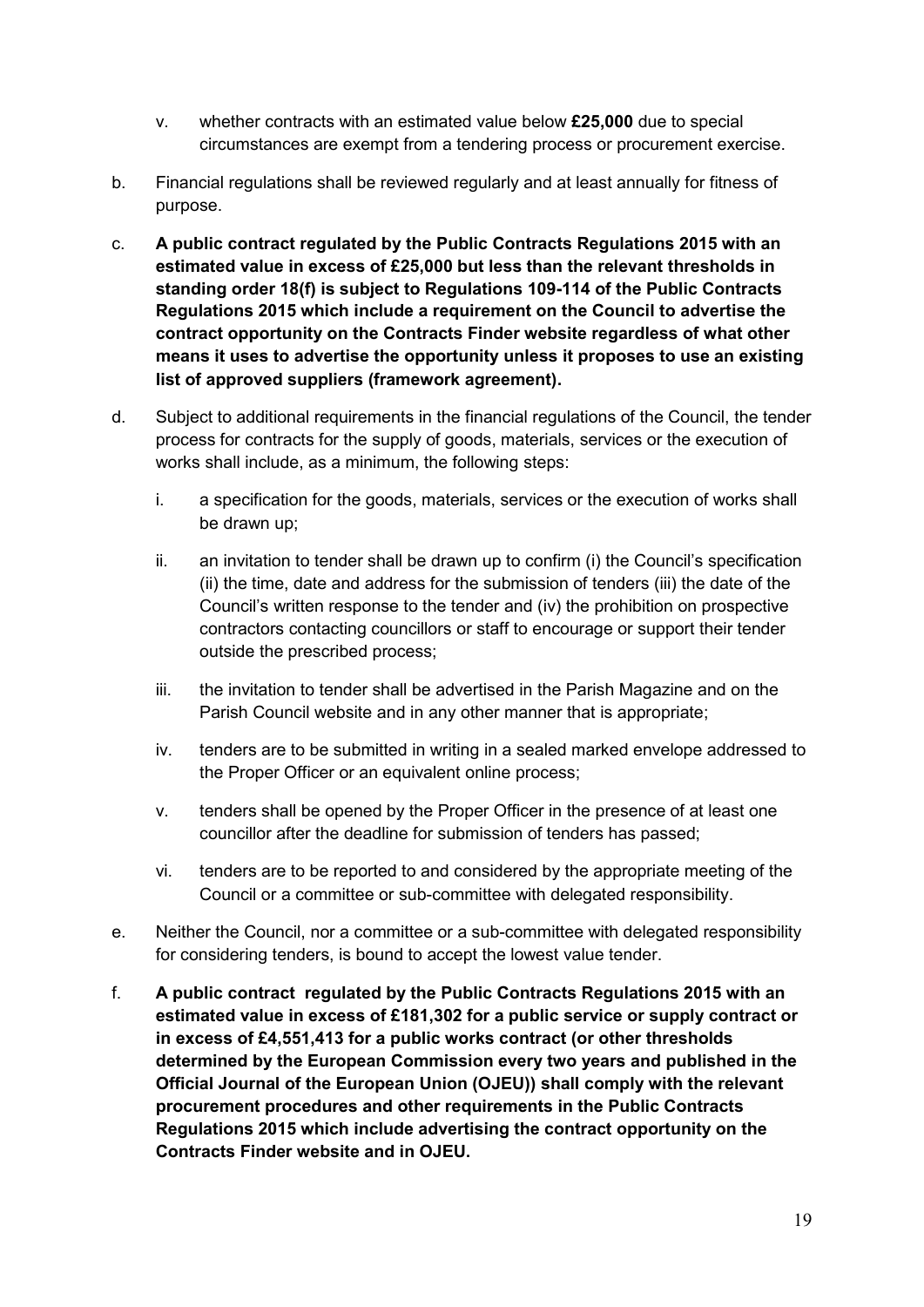g. **A public contract in connection with the supply of gas, heat, electricity, drinking water, transport services, or postal services to the public; or the provision of a port or airport; or the exploration for or extraction of gas, oil or solid fuel with an estimated value in excess of £363,424 for a supply, services or design contract; or in excess of £4,551,413 for a works contract; or £820,370 for a social and other specific services contract (or other thresholds determined by the European Commission every two years and published in OJEU) shall comply with the relevant procurement procedures and other requirements in the Utilities Contracts Regulations 2016.**

#### **19. HANDLING STAFF MATTERS**

- a A matter personal to a member of staff that is being considered by a meeting of the Council, committee, or sub-committee is subject to standing order 11.
- b Subject to the Council's policy regarding absences from work, the Council's most senior member of staff shall notify the chairman or, if he is not available, the vicechairman (if there is one) of absence occasioned by illness or other reason and that person shall report such absence to the Council at its next meeting.
- c The chairman of or in his absence, the vice-chairman shall upon a resolution conduct a review of the performance and annual appraisal of the work of the Proper Officer. The reviews and appraisal shall be reported in writing and are subject to approval by resolution by the Finance and Admin committee.
- d Subject to the Council's policy regarding the handling of grievance matters, the Council's most senior member of staff (or other members of staff) shall contact the chairman of or in his absence, the vice-chairman in respect of an informal or formal grievance matter, and this matter shall be reported back and progressed by resolution of the Finance and Admin committee.
- e Subject to the Council's policy regarding the handling of grievance matters, if an informal or formal grievance matter raised by Proper Officer relates to the chairman or vice-chairman, this shall be communicated to another member of the Finance and Admin committee, which shall be reported back and progressed by resolution of the Finance and Admin Committee.
- f Any persons responsible for all or part of the management of staff shall treat as confidential the written records of all meetings relating to their performance, capabilities, grievance or disciplinary matters.
- $g$  In accordance with standing order 11(a), persons with line management responsibilities shall have access to staff records referred to in standing order 19(f).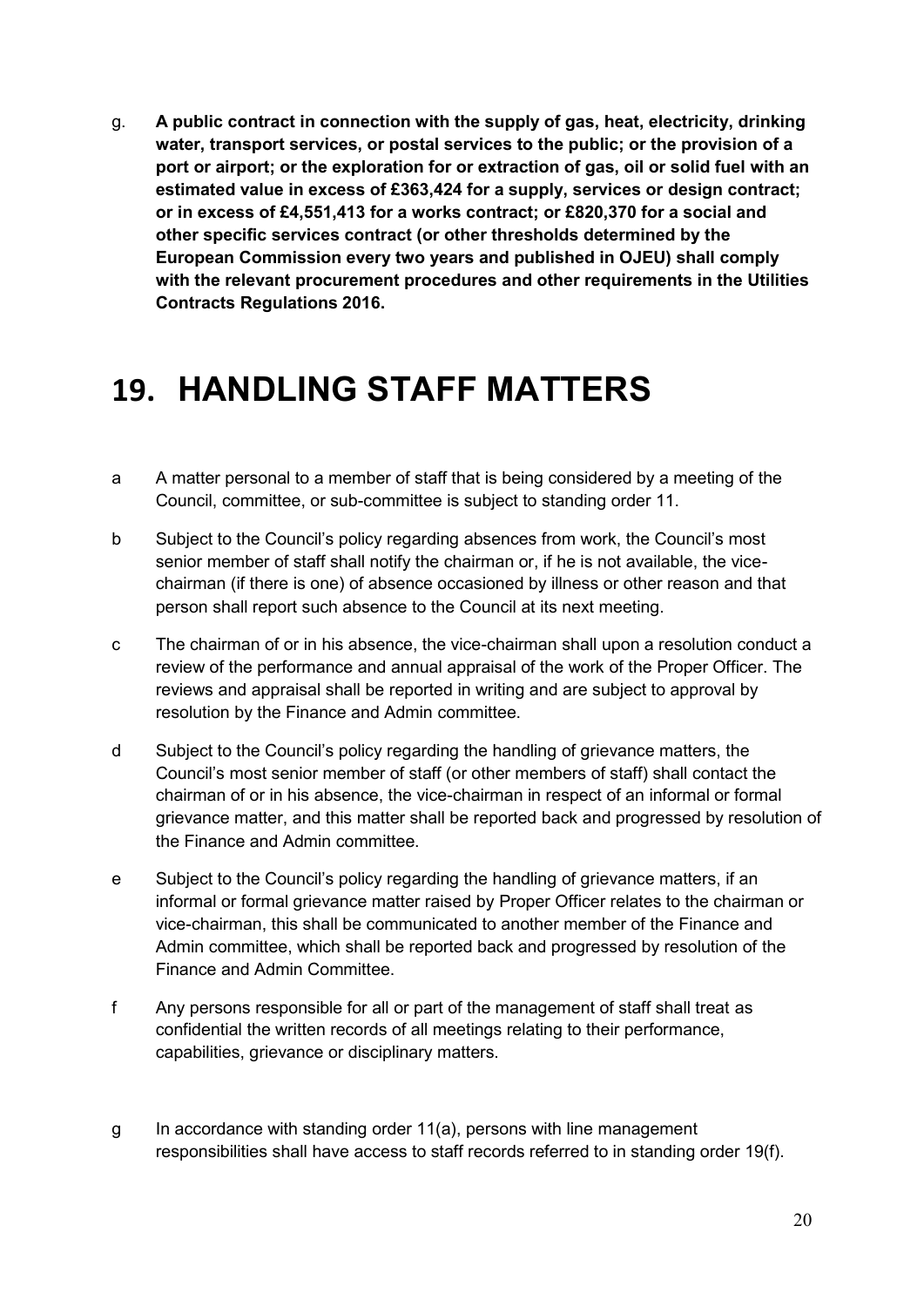# **20. RESPONSIBILITIES TO PROVIDE INFORMATION**

*See also standing order 21.*

- a **In accordance with freedom of information legislation, the Council shall publish information in accordance with its publication scheme and respond to requests for information held by the Council.**
- **i.** If gross annual income or expenditure (whichever is higher) does not exceed £25,000 **the Council shall publish information in accordance with the requirements of the Smaller Authorities (Transparency Requirements) (England) Regulations 2015.**

#### **21. RESPONSIBILITIES UNDER DATA PROTECTION LEGISLATION**

(Below is not an exclusive list).

*See also standing order 11.*

- a The Council may appoint a Data Protection Officer.
- b **The Council shall have policies and procedures in place to respond to an individual exercising statutory rights concerning his personal data.**
- c **The Council shall have a written policy in place for responding to and managing a personal data breach.**
- d **The Council shall keep a record of all personal data breaches comprising the facts relating to the personal data breach, its effects and the remedial action taken.**
- e **The Council shall ensure that information communicated in its privacy notice(s) is in an easily accessible and available form and kept up to date.**
- f **The Council shall maintain a written record of its processing activities.**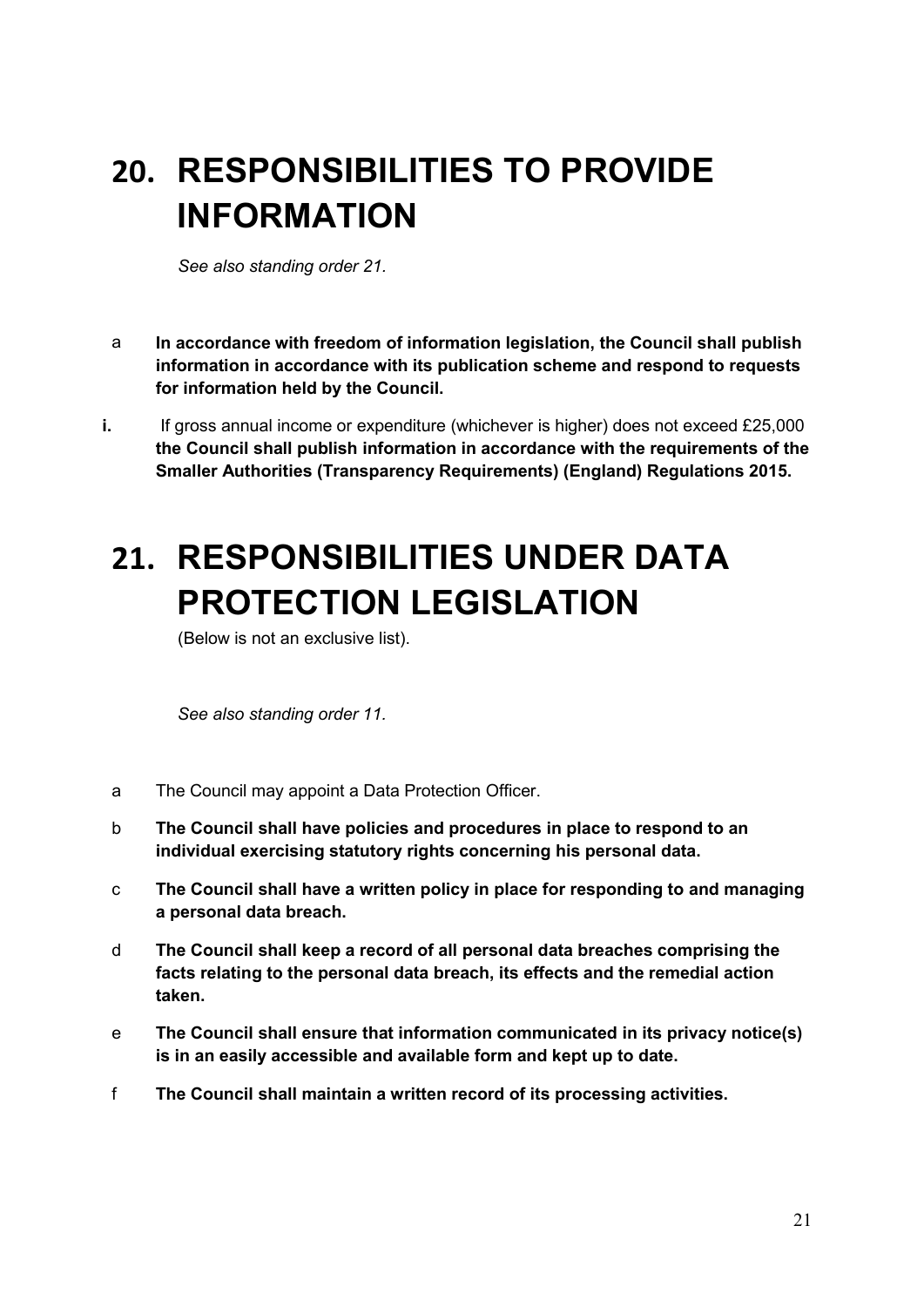# **22. RELATIONS WITH THE PRESS/MEDIA**

a Requests from the press or other media for an oral or written comment or statement from the Council, its councillors or staff shall be handled in accordance with the Council's policy in respect of dealing with the press and/or other media.

#### **23. EXECUTION AND SEALING OF LEGAL DEEDS**

*See also standing orders 15(b)(xii) and (xvii).*

- a A legal deed shall not be executed on behalf of the Council unless authorised by a resolution.
- **b Subject to standing order 23(a), any two councillors may sign, on behalf of the Council, any deed required by law and the Proper Officer shall witness their signatures.**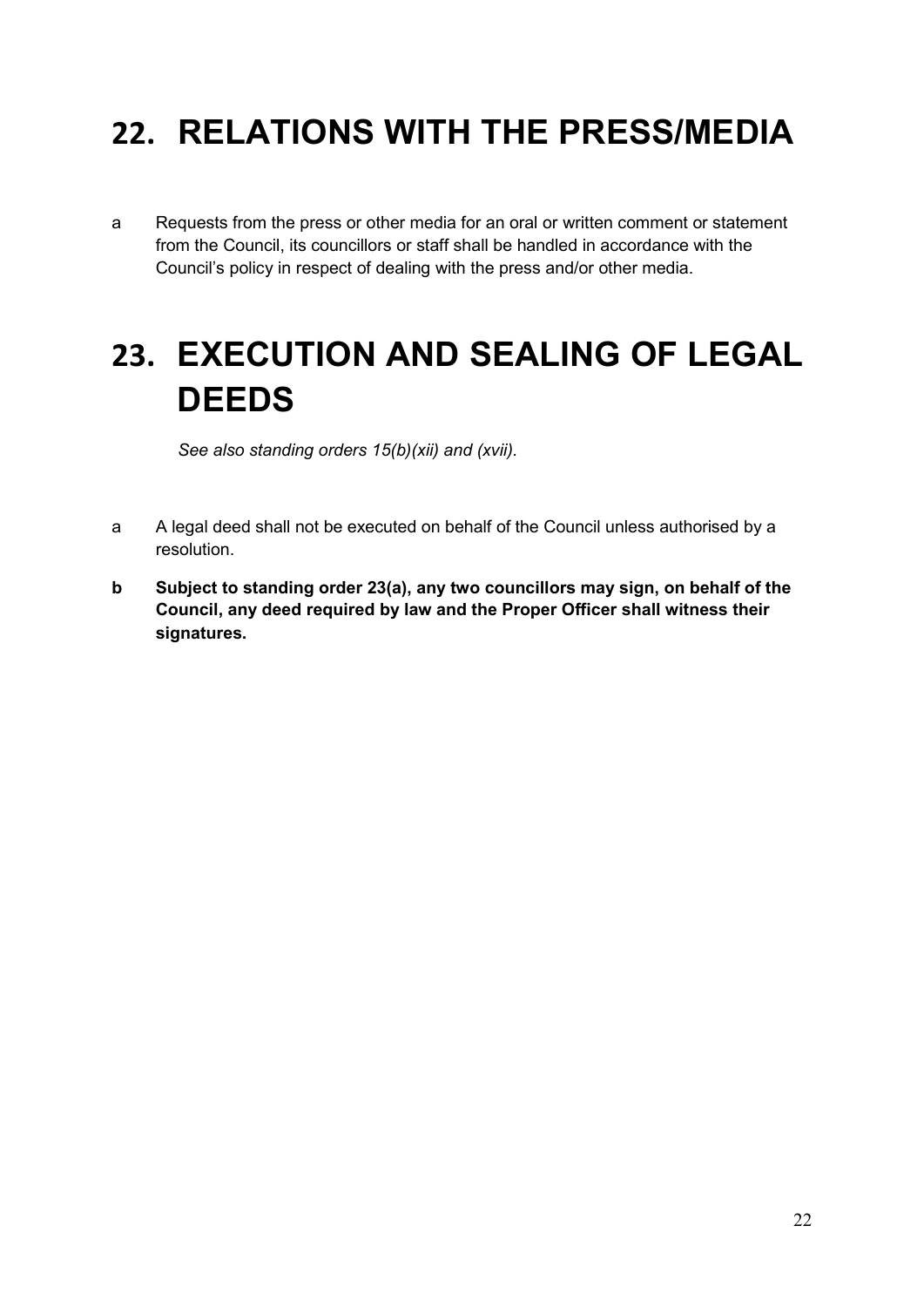## **24. COMMUNICATING WITH DISTRICT AND COUNTY COUNCILLORS**

- a An invitation to attend a meeting of the Council shall be sent, together with the agenda, to the ward councillor(s) of the District and County Council representing the area of the Council.
- b Unless the Council determines otherwise, a copy of each letter sent to the District and County Council shall be sent to the ward councillor(s) representing the area of the Council.

# **25. RESTRICTIONS ON COUNCILLOR ACTIVITIES**

- a. Unless duly authorised no councillor shall:
	- i. inspect any land and/or premises which the Council has a right or duty to inspect; or
	- ii. issue orders, instructions or directions.

#### **26. STANDING ORDERS GENERALLY**

- a All or part of a standing order, except one that incorporates mandatory statutory or legal requirements, may be suspended by resolution in relation to the consideration of an item on the agenda for a meeting.
- b A motion to add to or vary or revoke one or more of the Council's standing orders, except one that incorporates mandatory statutory or legal requirements, shall be proposed by a special motion, the written notice by at least 4 councillors to be given to the Proper Officer in accordance with standing order 9.
- c The Proper Officer shall provide a copy of the Council's standing orders to a councillor as soon as possible.
- d The decision of the chairman of a meeting as to the application of standing orders at